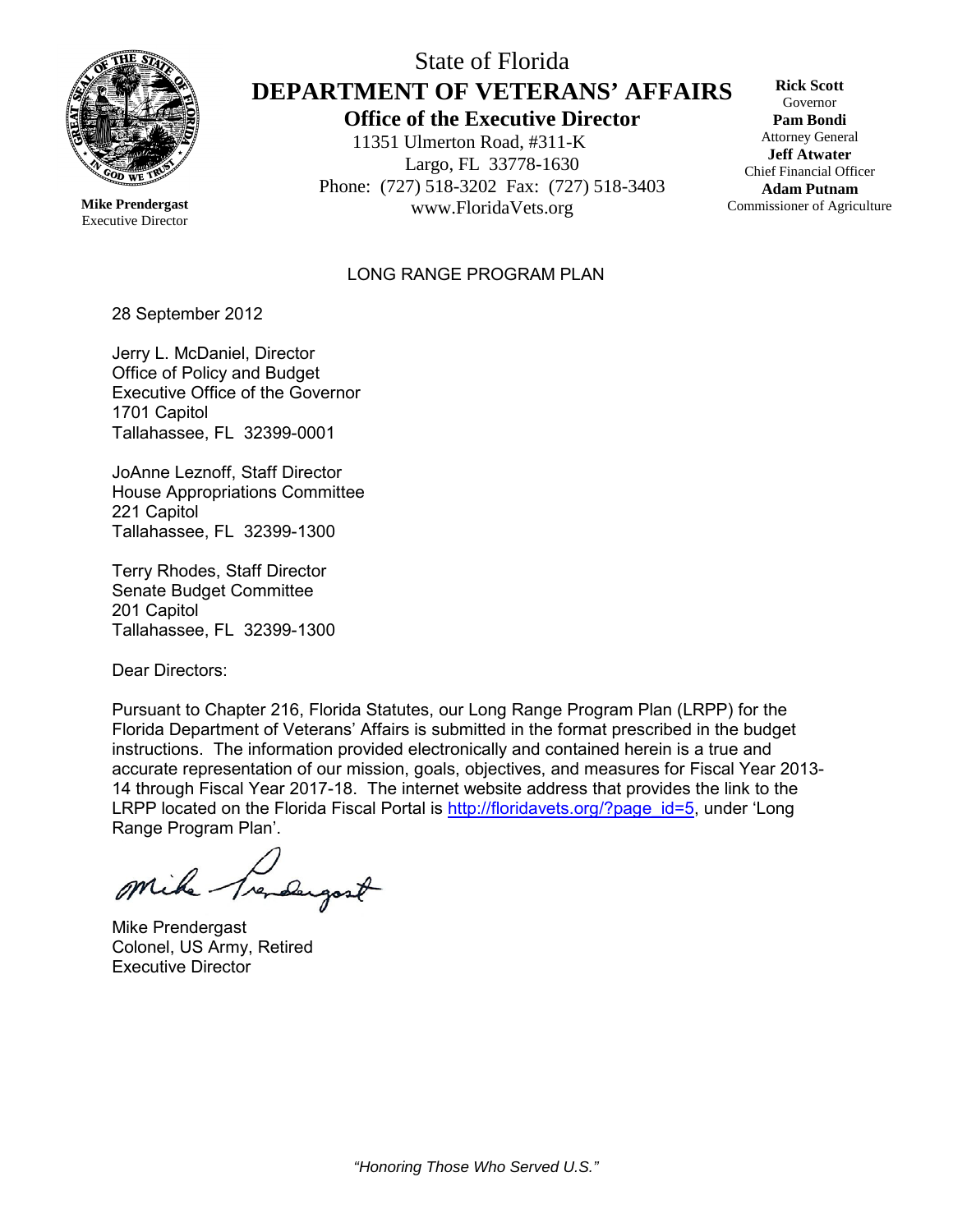



**Fiscal Years 2013-14 through 2017-18**



FLORIDA DEPARTMENT OF VETERANS' AFFAIRS

Honoring those who served U.S.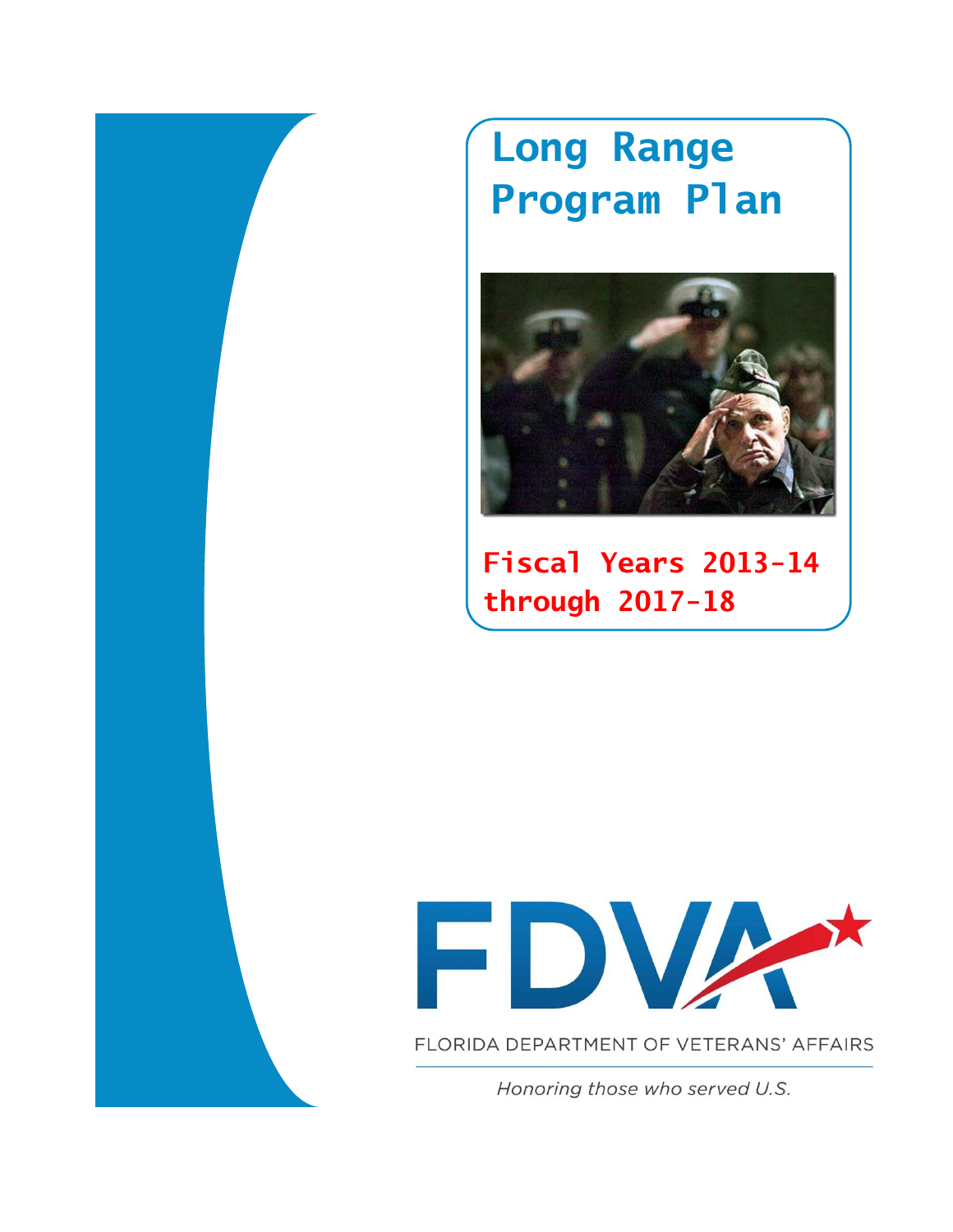

AGENCY MISSION

# **MISSION**

*To advocate with purpose and passion for Florida veterans and link them to superior services, benefits and support.* 

# **VISION**

*FDVA is the premier point of entry for Florida veterans to access earned services, benefits and support.*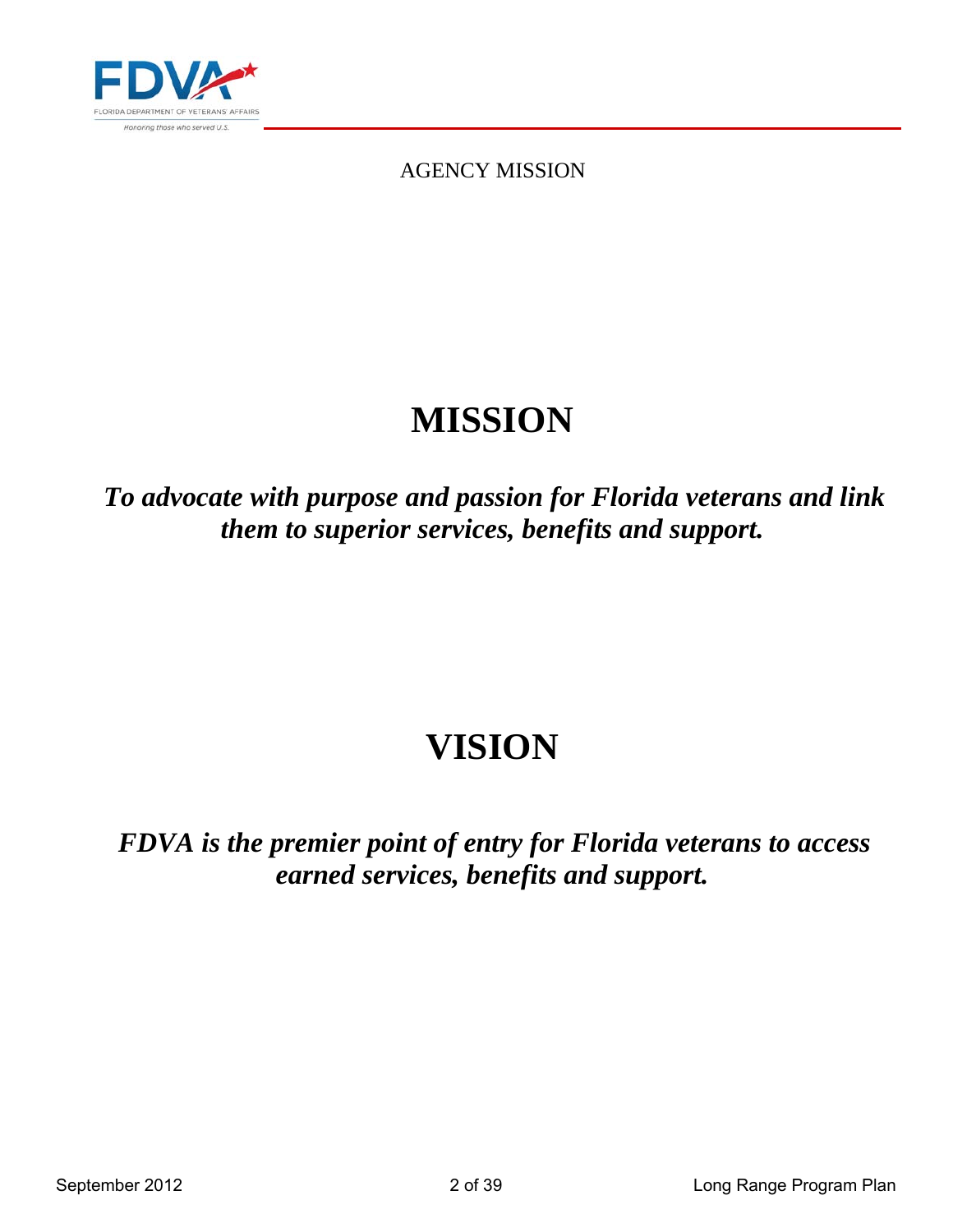

# AGENCY GOALS

*"Always do more than is required of you."* 

*~ Gen. George S. Patton, Jr. ~* 

#### **Agency Goals**

The Florida Department of Veterans' Affairs (FDVA) has identified three goals from the Strength, Weakness, Opportunity, and Threat Analysis. Goals One and Two concentrate on external customer service improvement and enhancement. The services and activities of the Division of Veterans' Benefits and Assistance are directly focused on Florida veterans, their families, and survivors. Goal Two ensures that Florida veterans have the availability of much needed long-term health care services by establishing, maintaining, and, as needed, expanding the State Veterans' Homes Program. Goal Three directly supports FDVA's mission to advocate for and effectively meet its statutory responsibility to all Florida veterans. Objectives and associated outcomes are defined to measure and evaluate the progress towards each goal and are directly correlated to the Legislature-approved Agency Performance Measures.

| <b>Goal One:</b> | Provide information and advocacy to Florida veterans, their families and survivors,<br>and assist them in obtaining all federal and state benefits due to them.<br>(Division of Veterans' Benefits and Assistance) |
|------------------|--------------------------------------------------------------------------------------------------------------------------------------------------------------------------------------------------------------------|
| <b>Goal Two:</b> | Provide quality long-term healthcare services to eligible Florida veterans.<br>(State Veterans' Homes Program)                                                                                                     |
|                  | <b>Goal Three:</b> Provide effective and responsive management to support divisions and programs<br>serving veterans.<br>(Executive Direction and Support Services)                                                |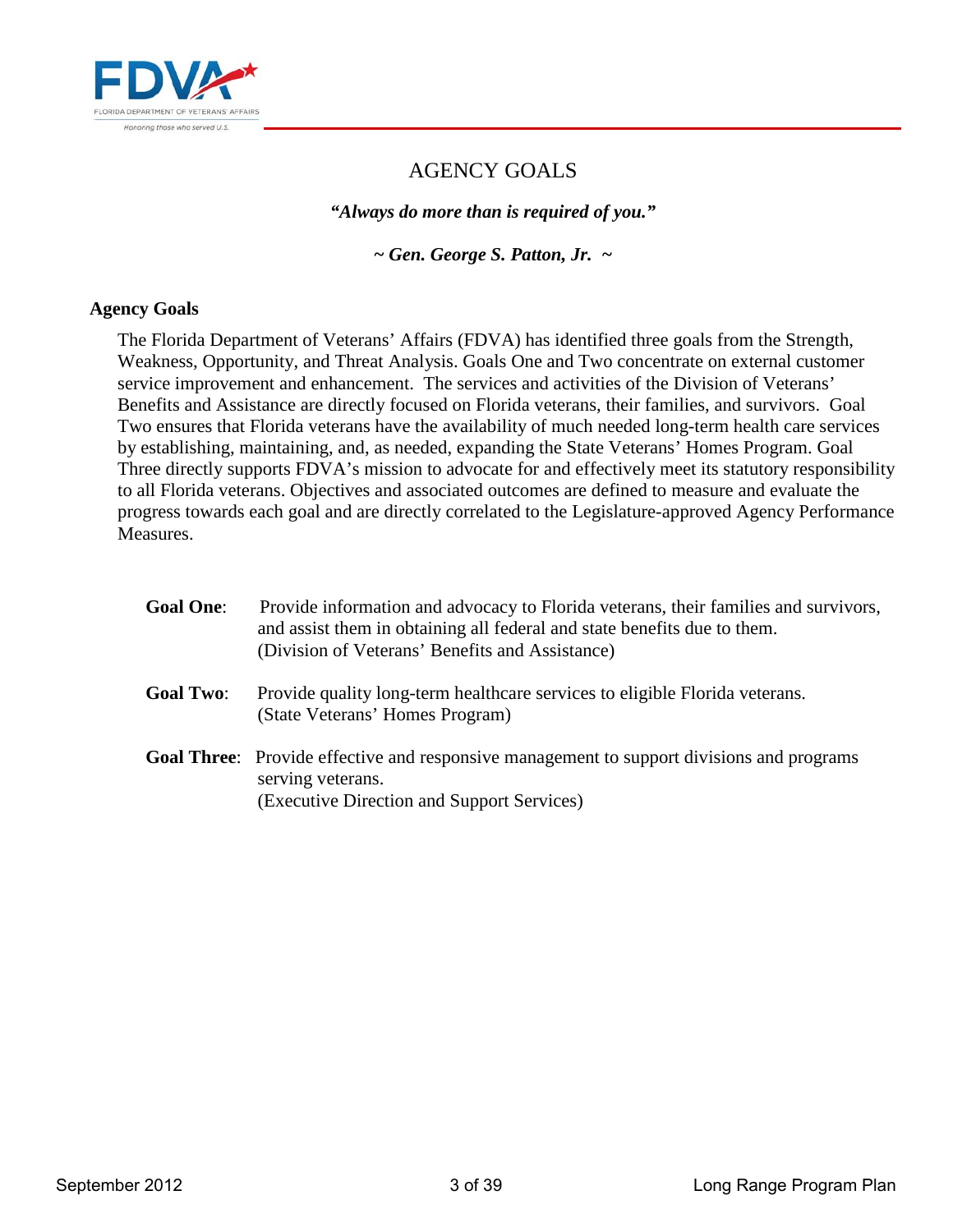

# AGENCY OBJECTIVES

- \* To increase value of cost avoidance due to retroactive compensation.
- \* To increase value of cost avoidance due to veterans' issue resolutions.
- To maintain a minimum occupancy rate at State Veterans' Homes in operation two years or longer.
- To operate FDVA State Veterans' Homes in compliance with Agency for Health Care Administration (AHCA), Centers for Medicare and Medicaid Services (CMS), and U.S. Department of Veterans Affairs (USDVA) rules and regulations.
- \* To provide quality, cost effective and efficient executive leadership and administrative support services.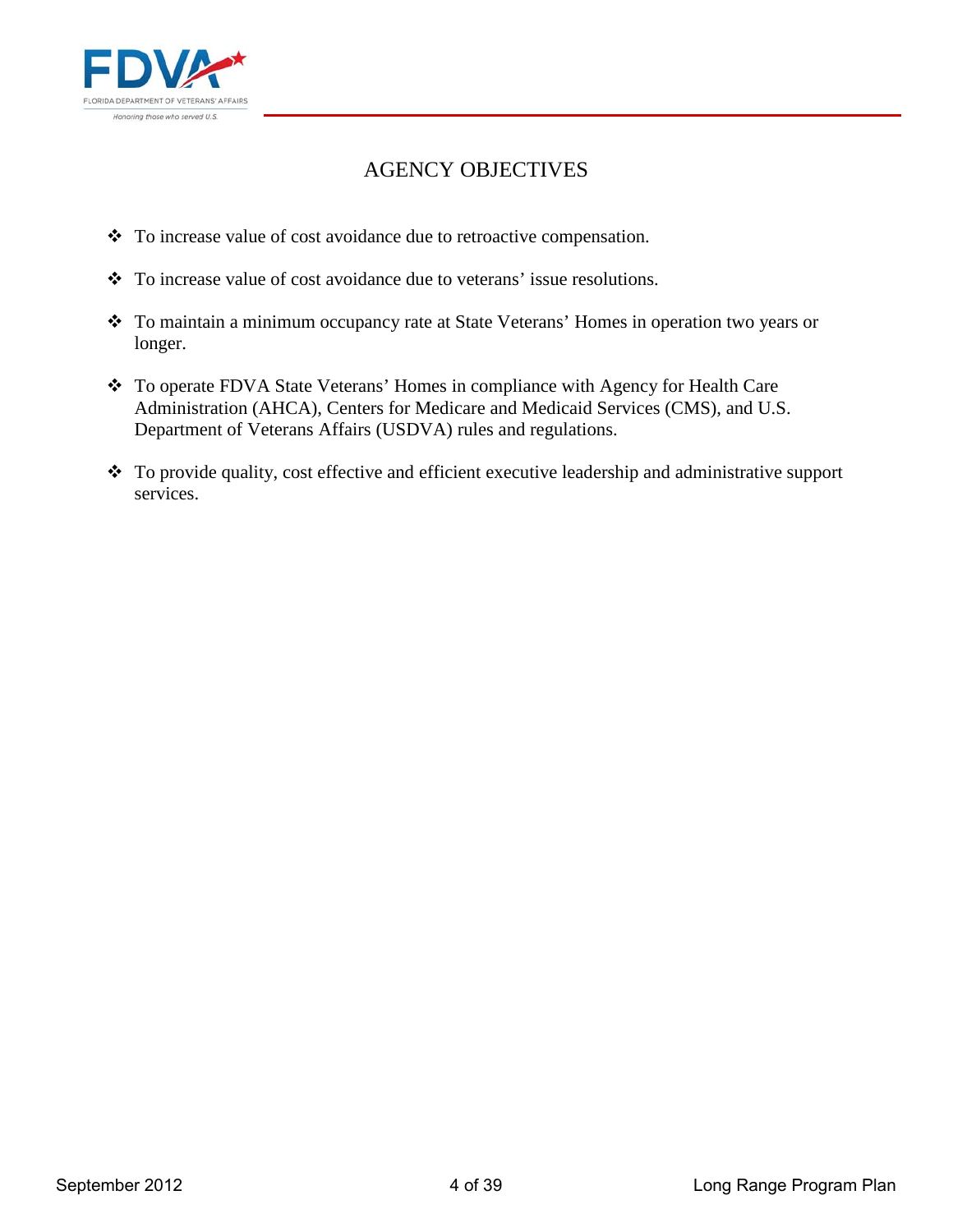

Agency Service Outcomes and Performance Projection Tables

#### **DIVISION OF VETERANS' BENEFITS AND ASSISTANCE**

**GOAL ONE:** Provide information and advocacy to Florida veterans, their families and survivors, and assist them in obtaining all federal and state benefits due to them.

**Objective 1A:** To increase value of cost avoidance due to retroactive compensation.

**Outcome:** Increase value of cost avoidance due to retroactive compensation by 2% per year.

| <b>Baseline/Year</b>      | FY 2013-14   | FY 2014-15   | FY 2015-16   | FY 2016-17   | FY 2017-2018 |
|---------------------------|--------------|--------------|--------------|--------------|--------------|
| \$70,747,000<br>2005-2006 | \$83,326,326 | \$84,992,852 | \$86,692,709 | \$88,426,563 | \$90,195,094 |

**Objective 1B**: To increase value of cost avoidance due to veterans' issue resolutions.

**Outcome:** Increase value of cost avoidance due to veterans' issue resolutions by 2% per year.

| <b>Baseline/Year</b>      | FY 2013-14   | FY 2014-15   | FY 2015-16   | FY 2016-17   | FY 2017-2018 |
|---------------------------|--------------|--------------|--------------|--------------|--------------|
| \$17,417,140<br>2006-2007 | \$20,022,832 | \$20,423,288 | \$20,831,754 | \$21,248,389 | \$21,673,357 |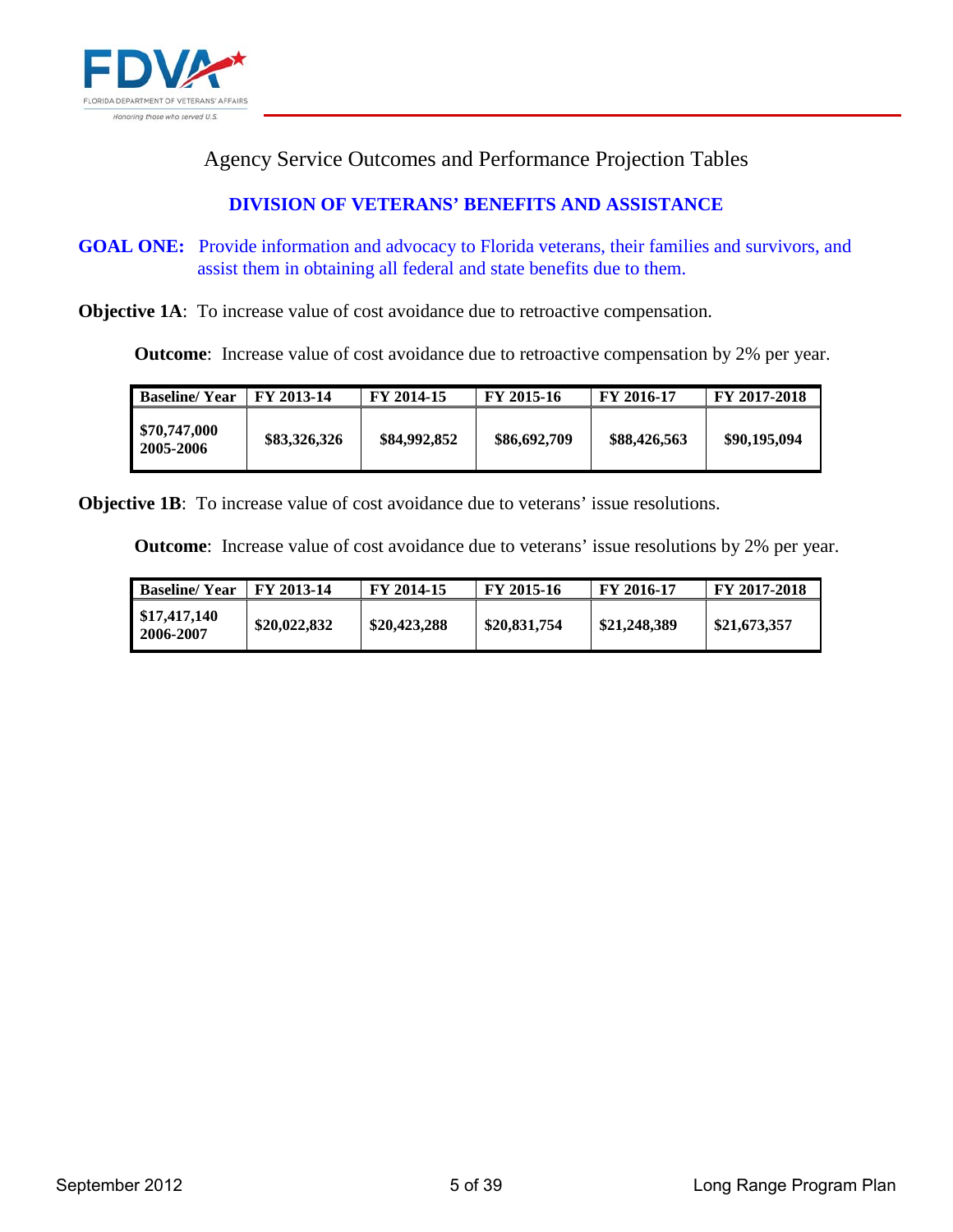

Agency Service Outcomes and Performance Projection Tables (cont'd)

# **STATE VETERANS' HOMES PROGRAM**

**GOAL TWO:** Provide quality long-term healthcare services to eligible Florida veterans.

**Objective 2A**: To maintain a minimum occupancy rate at State Veterans' Homes in operation two years or longer.

**Outcome**: Percentage occupancy for homes in operation two years or longer.

| <b>Baseline/Year</b>            | FY 2013-14 | FY 2014-15 | FY 2015-16 | FY 2016-17 | FY 2017-2018 |
|---------------------------------|------------|------------|------------|------------|--------------|
| $\geq 90\%/1999$<br><b>2000</b> | ≥90%       | ≥90%       | ≥90%       | ≥90%       | ≥90%         |

- **Objective 2B**: To operate FDVA State Veterans' Homes in compliance with Agency for Health Care Administration (AHCA), Centers for Medicare and Medicaid Services (CMS), and U.S. Department of Veterans Affairs (USDVA) rules and regulations.
	- **Outcome**: Percentage of State Veterans' Homes in substantial compliance with AHCA, CMS, and USDVA rules and regulations.

| <b>Baseline/Year</b> | FY 2013-14 | FY 2014-115 | FY 2015-16 | FY 2016-17  | FY 2017-2018 |
|----------------------|------------|-------------|------------|-------------|--------------|
| 100\%/2002-03        | 100%       | 100%        | 100%       | <b>100%</b> | 100%         |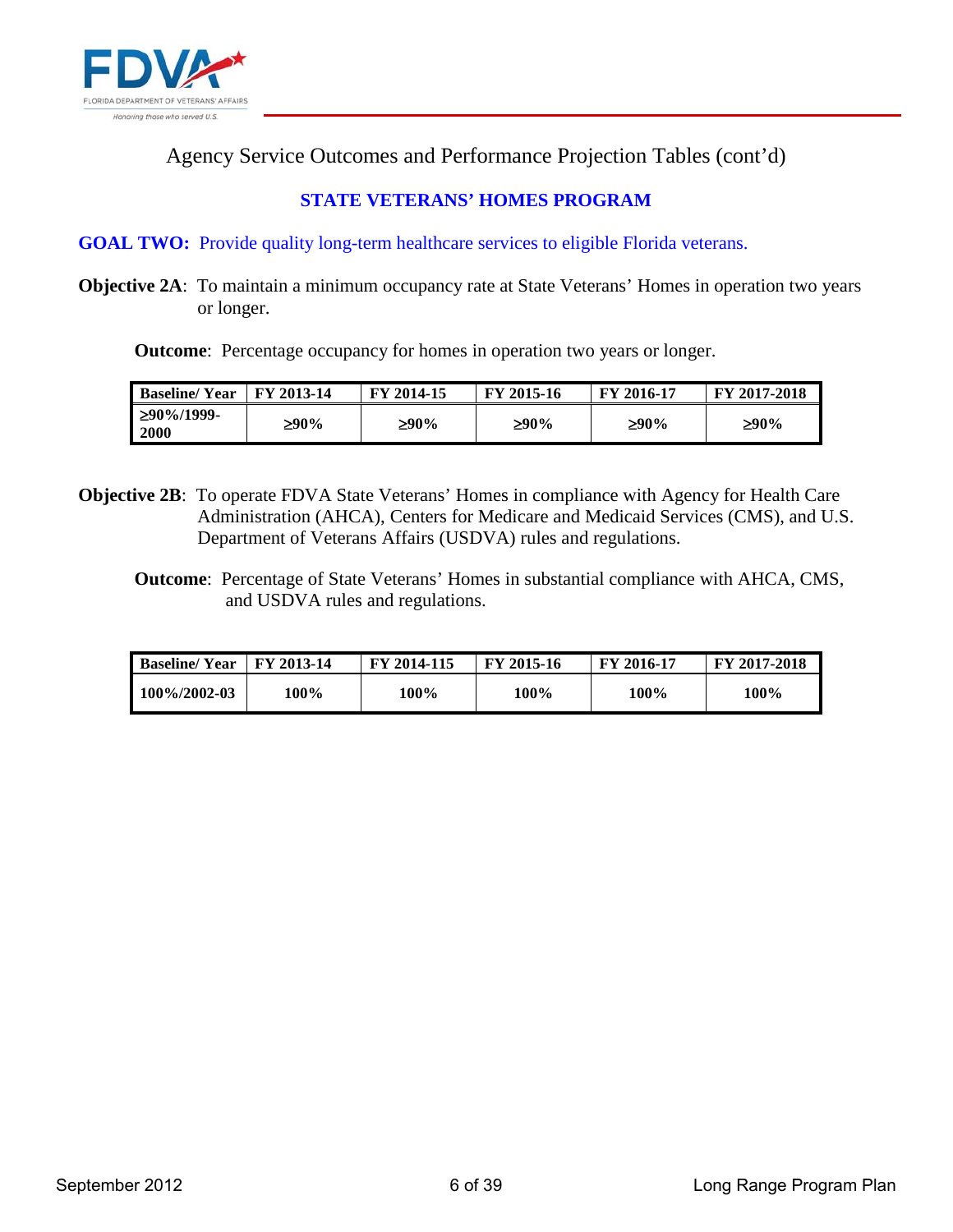

Agency Service Outcomes and Performance Projection Tables (cont'd)

## **EXECUTIVE DIRECTION AND SUPPORT SERVICES**

**GOAL THREE:** Provide effective and responsive management to support divisions and programs serving veterans.

**Objective 3A:** To provide quality, cost effective and efficient executive leadership and administrative support services.

**Outcome**: Maintain administrative costs as a percentage of total agency costs under 6.8%.

| <b>Baseline/Year</b> | $2013 - 14$<br>FY | FY 2014-15 | FY 2015-16 | FY 2016-17 | FY 2017-2018 |
|----------------------|-------------------|------------|------------|------------|--------------|
| $6.8\%$<br>2005-2006 | 6.8%              | 6.8%       | 6.8%       | 6.8%       | 6.8%         |

**Outcome**: Maintain administrative and support positions as a percentage of total agency positions under 4.4%

| <b>Baseline/Year</b> | $2013 - 14$<br>FY | FY 2014-15 | FY 2015-16 | FY 2016-17 | FY 2017-2018 |
|----------------------|-------------------|------------|------------|------------|--------------|
| $4.4\%$<br>2005-2006 | 4.4%              | 4.4%       | $4.4\%$    | $4.4\%$    | $4.4\%$      |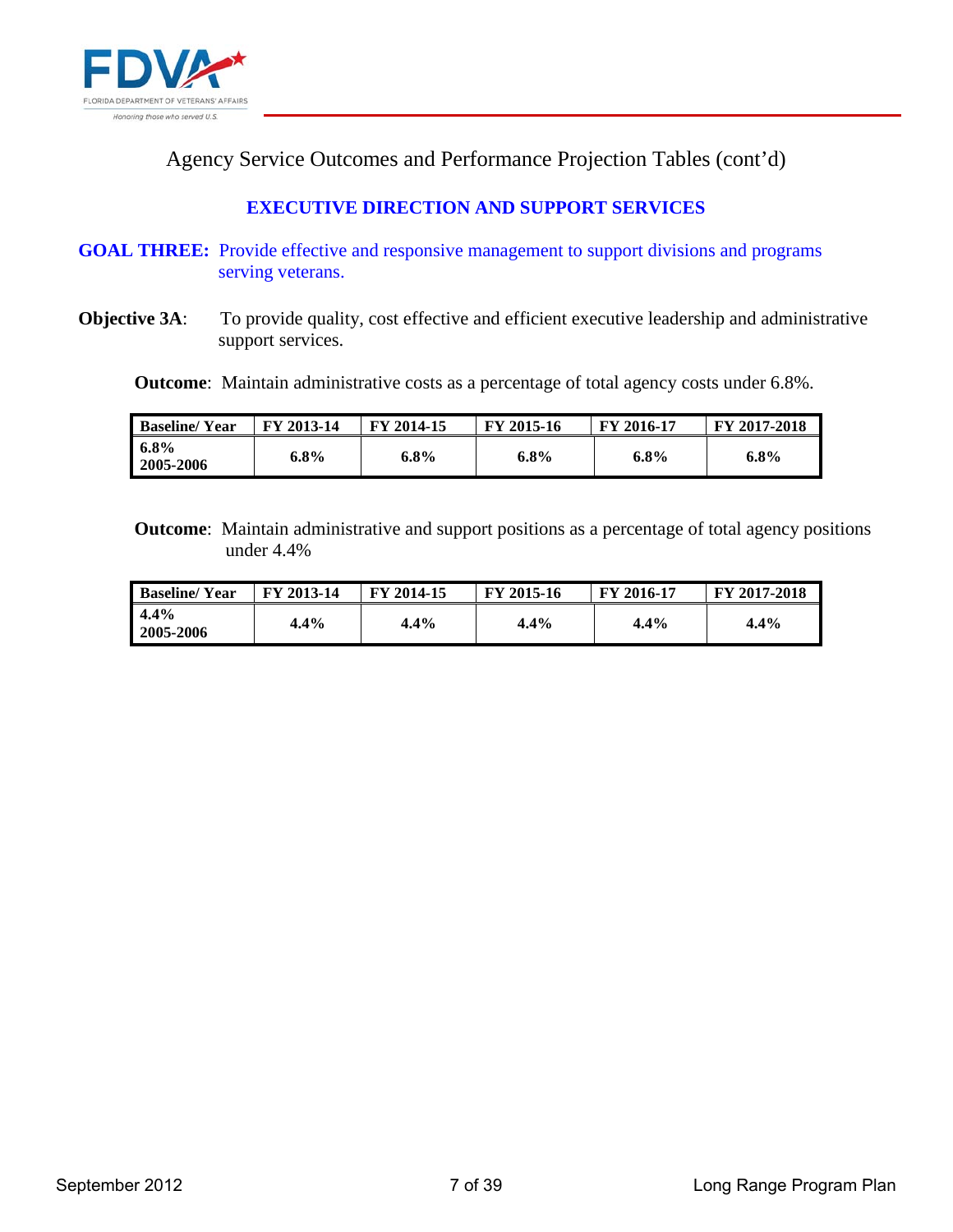

# **LINKAGE TO GOVERNOR'S PRIORITIES**

The Florida Department of Veterans' Affairs (FDVA) provides assistance to all former, present, and future members of the Armed Forces of the United States and their dependents.

FDVA's Division of Veterans' Benefits and Assistance provides professional assistance to Florida veterans and their dependents in obtaining financial benefits and health care treatment. Accessing these earned federal benefits brings funding into the state, contributing to the cost of health care and other services, and providing dollars for veterans and their families to support the growth of the economy. As part of the veteran support initiative, FDVA has a major focus on reintegration and reemployment for separating active duty service members with a special emphasis on members returning from military conflicts.

FDVA's State Veterans' Homes Program provides quality skilled nursing and assisted living care for Florida veterans. As a result of the partnership with USDVA, the homes receive a VA per diem to assist with the operations of the home.

FDVA affirms its goals as veteran advocate and provider of long-term health care services to eligible Florida veterans. FDVA's mission is to be an advocate and facilitator for progress on Florida veterans' issues consistent with Governor Scott's top priorities.

#### **GOVERNOR'S PRIORITIES**

Accountability Budgeting

Goal Three: Provide effective and responsive management to support the divisions and programs serving veterans.

Reduce Government Spending

Goal One: Provide information and advocacy to Florida veterans, their families and survivors, and assist them in obtaining all federal and state benefits due to them.

Goal Two: Provide quality long-term health care services to eligible Florida veterans. Goal Three: Provide effective and responsive management to support the divisions and programs serving veterans.

Focus on Job Growth and Retention

Goal One: Provide information and advocacy to Florida veterans, their families and survivors, and assist them in obtaining all federal and state benefits due to them.

Goal Two: Provide quality long-term health care services to eligible Florida veterans.

#### World Class Education

Goal One: Provide information and advocacy to Florida veterans, their families and survivors, and assist them in obtaining all federal and state benefits due to them.

Reduce Taxes - Although not directly linked, achieving FDVA's goal of providing information and advocacy to Florida veterans may have an indirect benefit to the Governor's priority of reducing the tax burden of those veterans.

Regulatory Reform – N/A

Phase Out Florida's Corporate Income Tax - N/A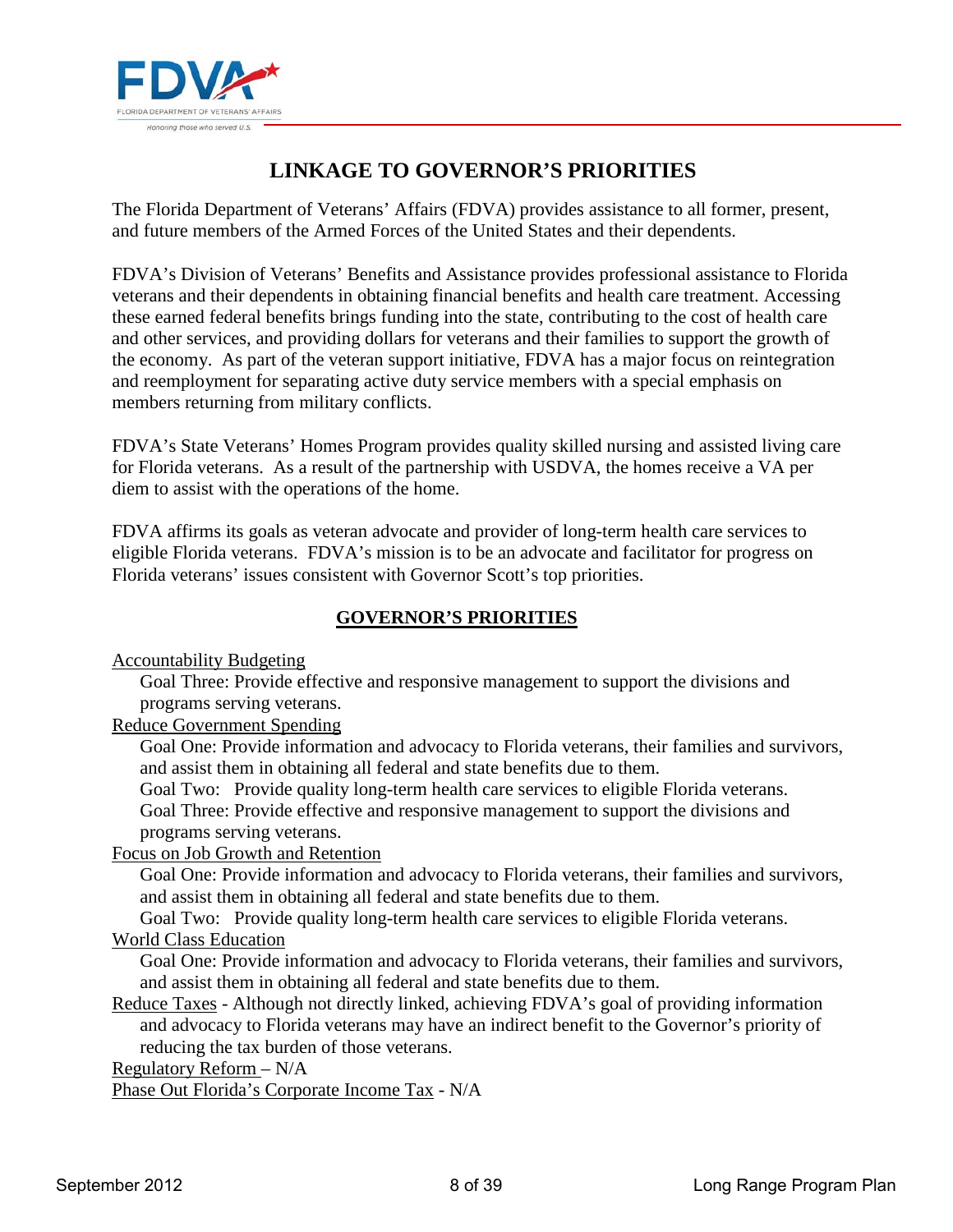

# TRENDS AND CONDITIONS STATEMENTS

The Florida Department of Veterans' Affairs (FDVA) advocates with purpose and passion for Florida veterans and links them to superior services, benefits, and support. We assist Florida veterans, their families, and survivors improve their health and economic well-being through quality benefit information, advocacy, education and long-term health care.

FDVA has two primary program areas: Division of Veterans' Benefits and Assistance and the State Veterans' Homes Program. These programs and the services they provide depend on the significant leadership and support of FDVA's Executive Direction and Support Services (EDSS).

The agency's primary responsibility is to provide assistance to all former, present, and future members of the Armed Forces of the United States and their dependents in preparing claims for and securing such compensation, hospitalization, career training, and other benefits or privileges which such persons earn under any federal or state law or regulation by reason of their service in the military. All services provided by the Division of Veterans' Benefits and Assistance are without charge to the claimant. (Chapter 292, Florida Statutes) This division also acts as the state approving agency for veterans' education and training (in accordance with 38 U.S.C. s. 1771) through an annual contract between the state and the federal government (Chapter 295, Florida Statutes).

In 1990, FDVA expanded services provided to Florida veterans by opening the Robert H. Jenkins, Jr., State Veterans' Domiciliary Home in Lake City. The home assists eligible veterans who are disabled by age or disease, but who are not in need of hospitalization or skilled nursing home services. In addition, from 1993 through 2010, six State Veterans' Nursing Homes were built and opened in Daytona Beach, Land O' Lakes, Pembroke Pines, Panama City, Port Charlotte, and St. Augustine. These facilities provide comprehensive, highquality health care on a cost-effective basis to eligible veterans who are in need of long-term care in a skilled nursing facility (Chapter 296, Florida Statutes).

As the needs of the veteran population of the state are assessed, and new requirement emerge, the department will pursue opportunities to expand their role in the long-term care arena. Multiple source data compiled by the USDVA, Census Bureau, and healthcare entities relate that veteran illnesses/conditions or service-connected infirmity have grown substantially with each conflict. This trend points to an increased need for short- and long-term healthcare for veterans beyond the capacity that exists in the state today. In exercising due diligence, FDVA will continue assessing market opportunities and needs to meet growth requirements and current needs while maintaining the quality of care in existing State Veterans' Homes. FDVA will strive to address new initiatives while maintaining the operations of the State Veterans' Homes Program in a manner that is fiscally neutral to the state.

FDVA's Long Range Program Plan (LRPP) for fiscal years 2013-14 through 2017-18 includes goals and priorities consistent with the needs of veterans residing in the state. The department's priorities take into account the statutory mandates as well as the character and complexity of FDVA with its focus on responsiveness to the population it serves. These goals acknowledge the changing needs for veterans, from the decreasing World War II and Korean War veteran population to the increasing number of Operation Enduring Freedom (OEF), Operation Iraqi Freedom (OIF), and Operation New Dawn (OND) service members transitioning to veteran status.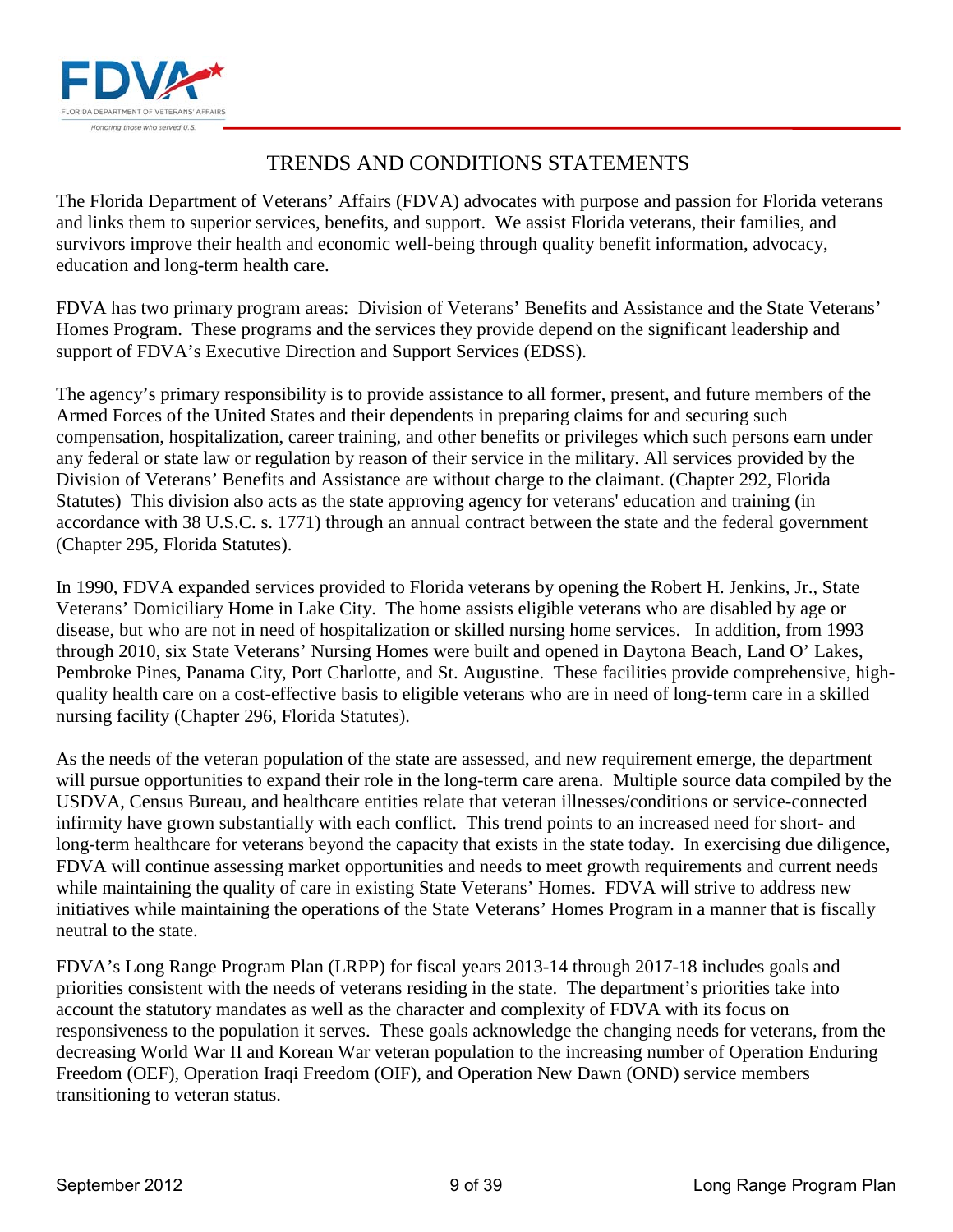

While each division/program established within the department has distinct priorities and functions, each division serves their respective stakeholders pursuant to the duties and responsibilities conferred upon the department. The priorities and policies of each of the division/programs are considered when determining the department goals and objectives. In providing a wide range of services, it is also necessary to consider the trends and conditions that affect Florida as a whole when formulating the strategic direction of FDVA. Without funding assistance by state government, many worthwhile programs, projects and services would not be undertaken.

#### **Department Priorities for the Five-Year Period 2013-14 through 2017-18**

Department priorities were selected in terms of greatest positive impact for Florida veterans. Whether in outreach with Veterans' Benefits or services provided in our State Veterans' Homes, direct positive impact was selected as the primary criteria. Over the past several years, the department, specifically Executive Direction and Veterans' Benefits and Assistance Division, has experienced notable reductions to its recurring base budget. Historically, staffing levels have been one deep in a number of critical positions, and budget reductions have only served to exacerbate the issue. With the reduction in force, department staff have assumed additional responsibilities and roles to maintain the least visible loss in service to our veteran constituents. The department understands the need for governmental fiscal responsibility. The Governor's Strategic Plan for Economic Development strategy #25 states a goal of improved efficiency and effectiveness of government agencies at all levels. FDVA will present budget issues with salary rate and FTE only when it is deemed necessary to improve the effectiveness of our agency. FDVA does not make these requests lightly. It is important to note that performance measures limit EDSS positions to less than 4.4% of the total positions in the department. Currently, EDSS positions comprise only 2.3% of the department total, and if all department Full Time Equivalent (FTE) requests are approved by the governor and legislature, that number will only rise to 3.0%. The department understands the importance of addressing the current economic conditions and the mandated recurring budget reductions. However, the department continues to recognize the need for minimally mission essential key staffing increases as well as maintaining essential operating budget levels in order to carry out the general support function for the agency to serve an increasing population of separating service members with significant issues.

#### **Essential Transportation Requirements (2013-2014)**

The State Veterans' Homes Program will request the replacement of five vehicles, four are aging resident transport vans/buses and the fifth is a staff vehicle driven in excess of 15,000 miles a year to reach veterans' homes locations. Fifteen passenger specialty wheelchair transport buses would replace the vans that have long surpassed useful life. The requested vehicles are specialized wheelchair buses that are used to transport veteran residents to medical appointments and activity outings. These buses are essential to the safety and well-being of the residents, meeting newer highway safety standards, and providing reliable transportation to medical appointments and quality of life excursions. FDVA understands the Governor's statewide Enterprise Efficiency Initiative in consolidating fleet management. Recognizing the special 24/7 requirements of the State Veterans' Homes and the specialization of these vehicles, coupled with the distances to motor pools, FDVA is not a candidate for this program.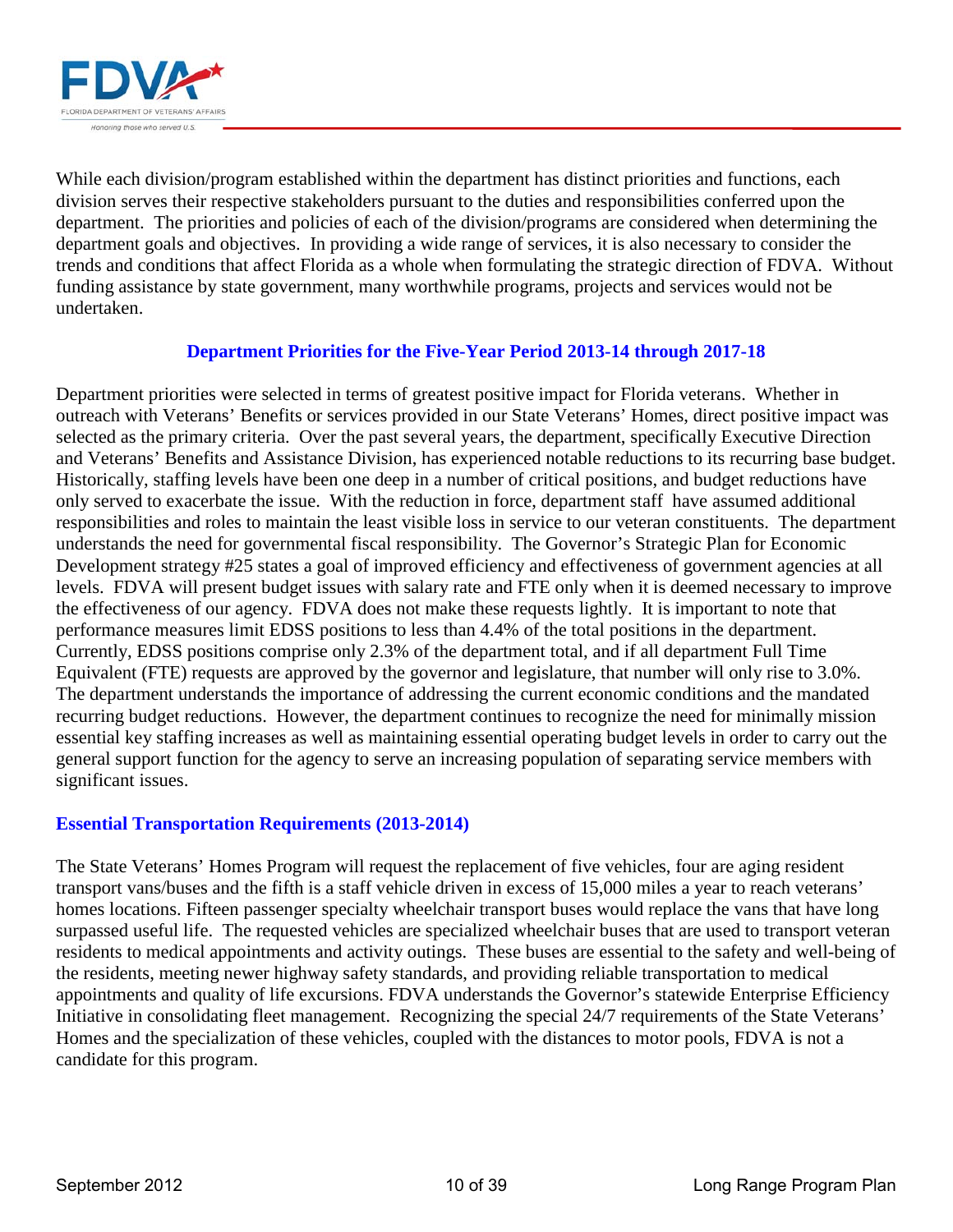

#### **Essential Staffing Requirements (2013-2014)**

The growth in the State Veterans' Homes Program and operations and outreach of the Division of Veterans' Benefits and Assistance has generated increased demand. Based on a thorough assessment, additional staffing will be requested as follows:

#### **The Division of Veterans' Benefits and Assistance will request the following staffing increases:**

• The Division of Veterans' Benefits and Assistance (B&A), Bureau of Field Services will request seven (7) Veterans Claims Examiners (VCE), one (1) Veterans Claims Examiner Supervisor, and two (2) Staff Assistants. The primary responsibility of the B&A Bureau of Field Services is to help veterans initiate, develop, submit, and prosecute claims and appeals for state and federal veteran entitlements through face-to-face contact at 25 statewide locations. VCEs working as advocates filing VA claims can easily save millions of Medicaid dollars. USDVA provides free office space and utilities for the presence of B&A Field Service advocates in all facilities.

The new VA Medical Center in Orlando, due for completion in 2013, a new 226 bed tower in Gainesville, and a new VA Outpatient Clinic in Jacksonville will likely triple veterans' needs for counseling and advocacy regarding VA benefits, as millions of USDVA dollars are currently left uncollected by veterans and family members who do not understand their eligibility. Given the new programs and initiatives the USDVA is undertaking, the Division must be prepared to respond to the needs of Florida veterans. The VCEs will aid in providing outreach to the state's veteran population and assist in compilation of claims for the pending influx of claims from the Orlando and Jacksonville area, and the growing demands of multiple entities requesting our assistance. Currently limited staff require FDVA to judiciously screen and prioritize services. The supervisor will be in the high need area of north Florida, and be based in Lake City. Two of the requested VCE positions will be in the new VA Outpatient Clinic in Tallahassee and the new VA Medical Center in Orlando. The remaining positions will augment the heavy demand areas in Tampa, Gainesville, Bay Pines, Miami, and Viera. A staff assistant is required for the new VA Medical Center in Orlando for voter registration, greeting clients, reception entry, and ordering supplies to allow the highly trained VCEs to concentrate on obtaining disability and healthcare benefits for veterans and their families.

• The Division of Veterans' Benefits and Assistance (B&A), Bureau of Claims Services, provides direct advocacy in support of claims processing and appellate review of appeals of USDVA decisions. The Bureau will request adding one (1) VCE supervisor and two (2) VCEs to assist in bridging the growth gap between FDVA and the USDVA new hires of U.S. Board of Veterans Appeals Judges and Rating Veteran Service Representatives, the ensuing increase in number of appeals due to greater number of ratings reviewed and hearings, and to ensure the highest level of advocacy and service, or quality, accuracy and advocacy will be compromised. One of these positions will be dedicated as the State Women Veterans' Coordinator. This position will be responsible to assist female veterans requiring gender-specific information and services. Female veteran needs are very different from those of their male counterparts, and most states already have coordinators to target the specific needs of this veteran group. A staff assistant is required to generate Welcome Home letters to military members whose separation documents arrive in Florida, re-integration letters from Florida veterans who return to other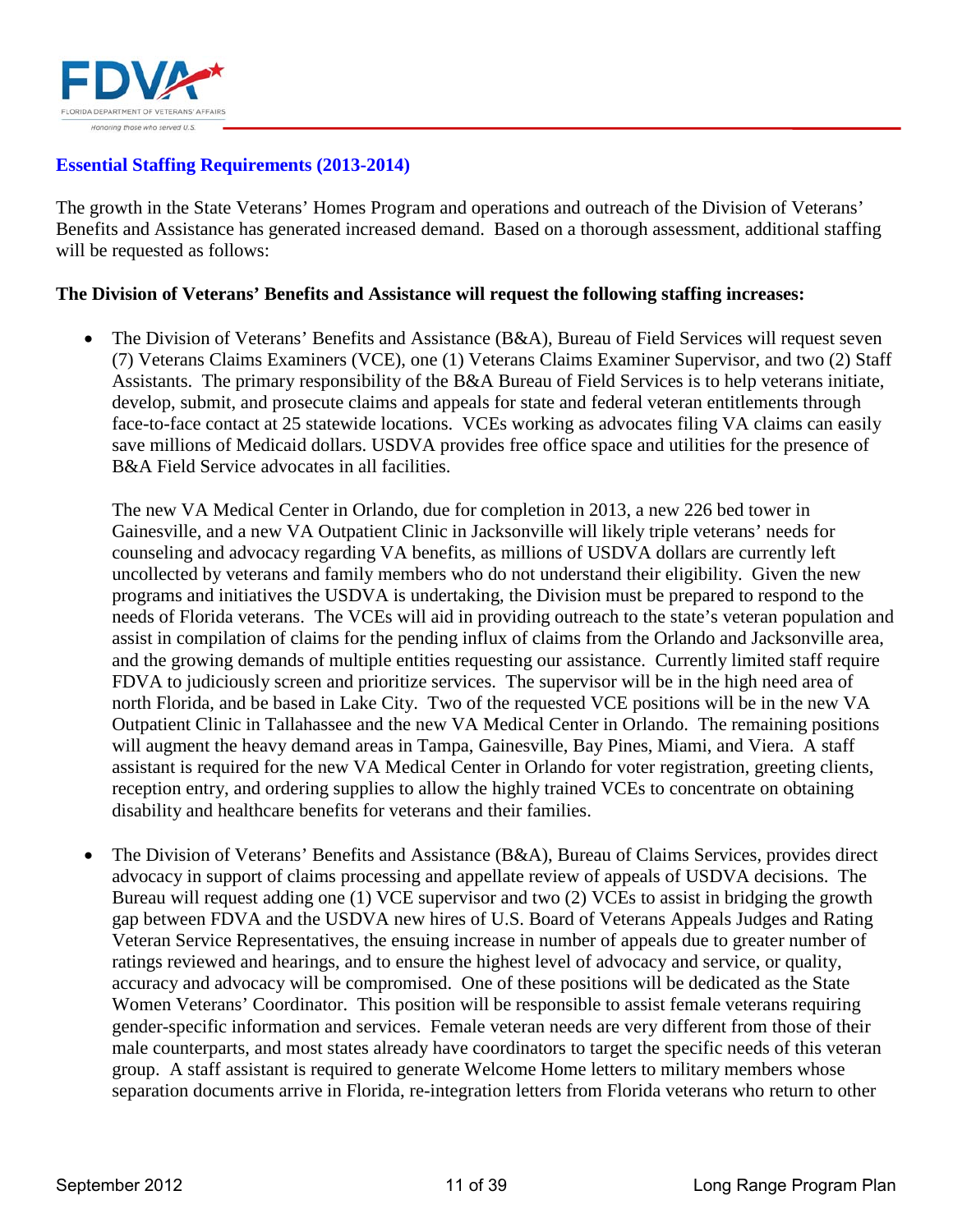

states and request information regarding veterans benefits in Florida, database reports, state ID cards, and voter registration.

• The Division of Veterans' Benefits and Assistance, Bureau of State Approving will seek to add one (1) Staff Assistant position. The Bureau is 100% funded by contract with the federal government, and the terms of the contract have changed to include a vastly more complex set of inspection guidelines for school visitations and oversight. The requested position would increase the capability of the Program Specialists in meeting the contractual obligations by accomplishing much of the oversight paperwork, thus freeing the Program Specialists to perform the on-sight visitations. The cost of this position will be covered by the contract with the federal government.

#### **The State Veterans' Homes Program will request the following staffing increase:**

• The State Veterans' Homes Program will request one (1) Senior Management Analyst to support mission-critical systems analysis work. Accounting and billing functions are an overlooked, yet integral part of long-term healthcare. The requirements of a Medicare Cost Report, for example, cannot be run in FLAIR. This position would be utilized to write reliable computer programs to enhance department use of the FLAIR system, create accounting enhanced subsystems, design and model user interfaces, object behavior, database entities, and processes surrounding systems.

#### **Executive Direction and Support Services (EDSS) will request the following staffing increases:**

- The Office of Legislative and Cabinet Affairs is responsible for all aspects of the legislative process and statutory Cabinet interaction. Currently, the office is comprised of one (1) FTE, who simply cannot be in the variety of meetings and hearings required, maintain the level of department interaction required with the various offices, and still provide analysis of economic opportunities and veteran trends which the function requires. The department will request one (1) Legislative Specialist to assist in the role of fulfilling the department functions in this area.
- The Office of Communications is responsible for building and maintaining support for FDVA though effective community outreach, media relations, and employee communications. The office is tasked with answering queries from media, government entities and the general public; developing and maintaining public information sources through the internet; and developing and presenting speeches, briefings, articles, policy statements, etc. The current staffing in this office is one (1) FTE. The department will request a Communications Coordinator to assist the role of fulfilling department functions in this area.
- The Office of Executive Director is responsible for administering all aspects of the department, including long-term strategic analysis and planning. Currently there are no dedicated personnel within the EDSS structure to conduct or assist in the conduct of future planning or associated research. The department will request one (1) Senior Management Analyst to assist with this functional area.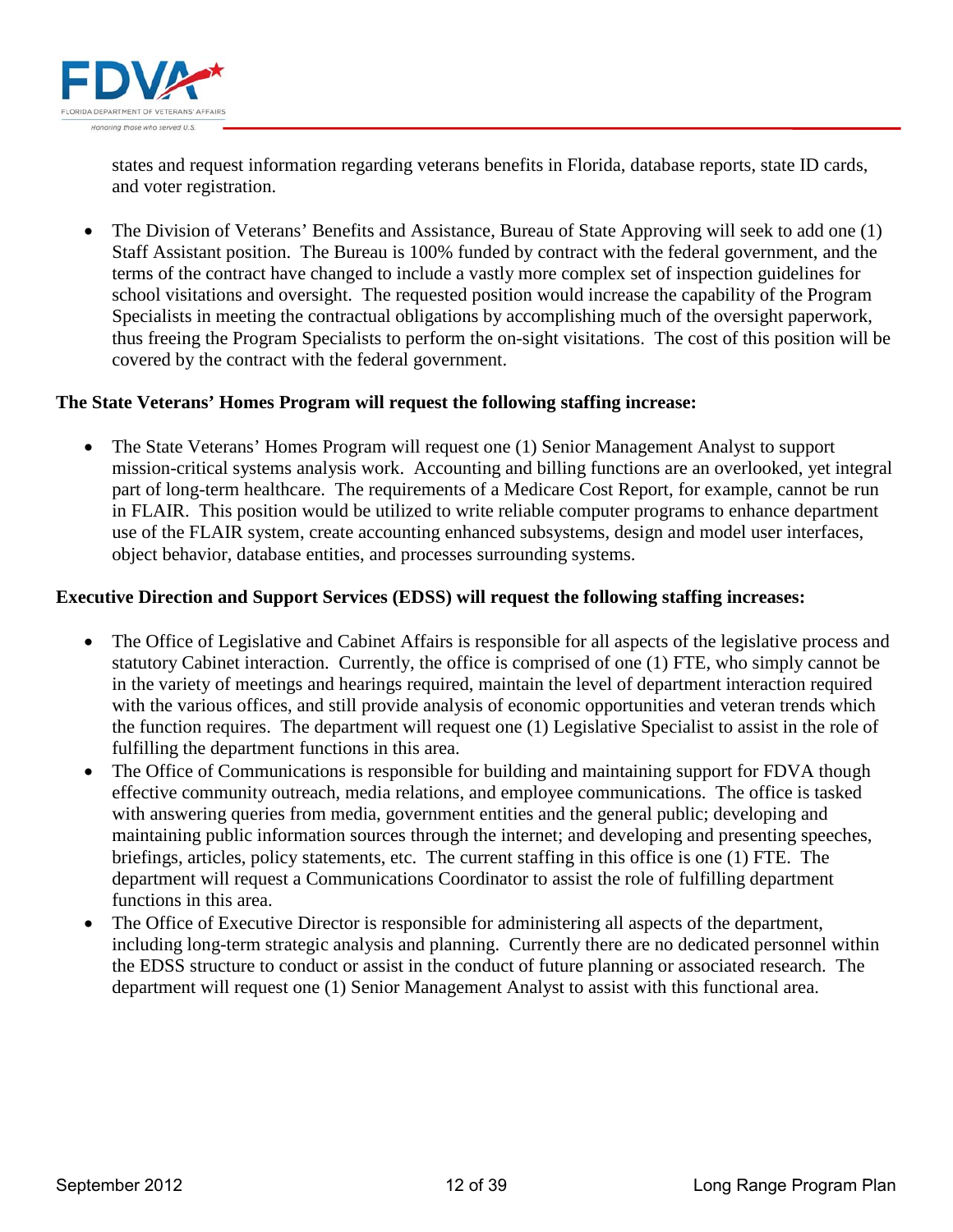

#### **Repair and Replacement of Equipment, Furniture, and Capital Improvements at the State Veterans' Homes (2013-2018)**

The State Veterans' Homes currently range in age from two years to twenty-two years. The maintenance staff work to ensure proper preventive maintenance and repair is provided to all equipment and furnishings. On an annual basis, a review of equipment and furnishings is completed. The lists are then reviewed and prioritized to determine which items will be included in a budget issue. Numerous equipment items have reached the end of their viable lifetime use and need to be replaced. In addition to furniture and equipment review, Homes Program staff and facility staff plan major capital improvements for the facilities which are included in the annual Capital Improvement Plan. Currently there are two major renovations planned for the Land O' Lakes and Daytona Beach homes. Additional long range plans include future renovations at the Pembroke Pines home. The department will submit grant applications to the USDVA to secure 65% federal funding of the renovation projects. The state is required to fund the remaining 35%.

#### **Replacement of UltraCare for Windows and Subsystems/Healthcare Information Exchange (2013-2018)**

This fiscal year the State Veterans' Homes Program will complete the procurement for replacement of the current multi-facility integrated clinical and financial database application, UltraCare for Windows. FDVA has effectively used this commercial off-the-shelf database application since 2000 to support all current Homes Program facilities, and over the past two years researched, evaluated, and purchased a newer system to support more current medical model designs. This year, to close the issue, the department will request a recurring budget for the annual maintenance and upkeep of the new system.

#### **Nursing Home Quality Assessment (2013-2014)**

This request completes the budget amendment (EOG Log#: B0075) approved by the Legislative Budget Commission in August 2012. The department will request additional budget authority to cover rising costs of the Agency for Health Care Administration Quality Assessment fee, charged to all skilled nursing facilities for every non-Medicare resident day. This rate has increased 55.9% in four years. Additionally, the new home in St. Augustine combined with increased occupancy in all homes resulted in an increase in the number of non-Medicare resident days of 26.5%. Additional spending authority is required to meet these increases.

#### **Increase in Expense and Contracted Services Funding (2013-2018)**

Expense funding for the State Veterans' Homes Program has been based on facilities with an average occupancy of 92%. Occupancy in the State Veterans' Homes has risen to 98%. The Consumer Price Index for all consumer goods has risen 3% in the last twelve months. Higher utilization results in increased spending on utilities, pharmacy drugs, medical supplies, and therapy services. The department will request increased authority for those items and services.

#### **Funding for Future Needs Assessment Study (2013-2014)**

Increasing numbers of service members returning from conflicts overseas have brought with them an expanded set of needs including education and job training and placement, and the aging veteran population in the state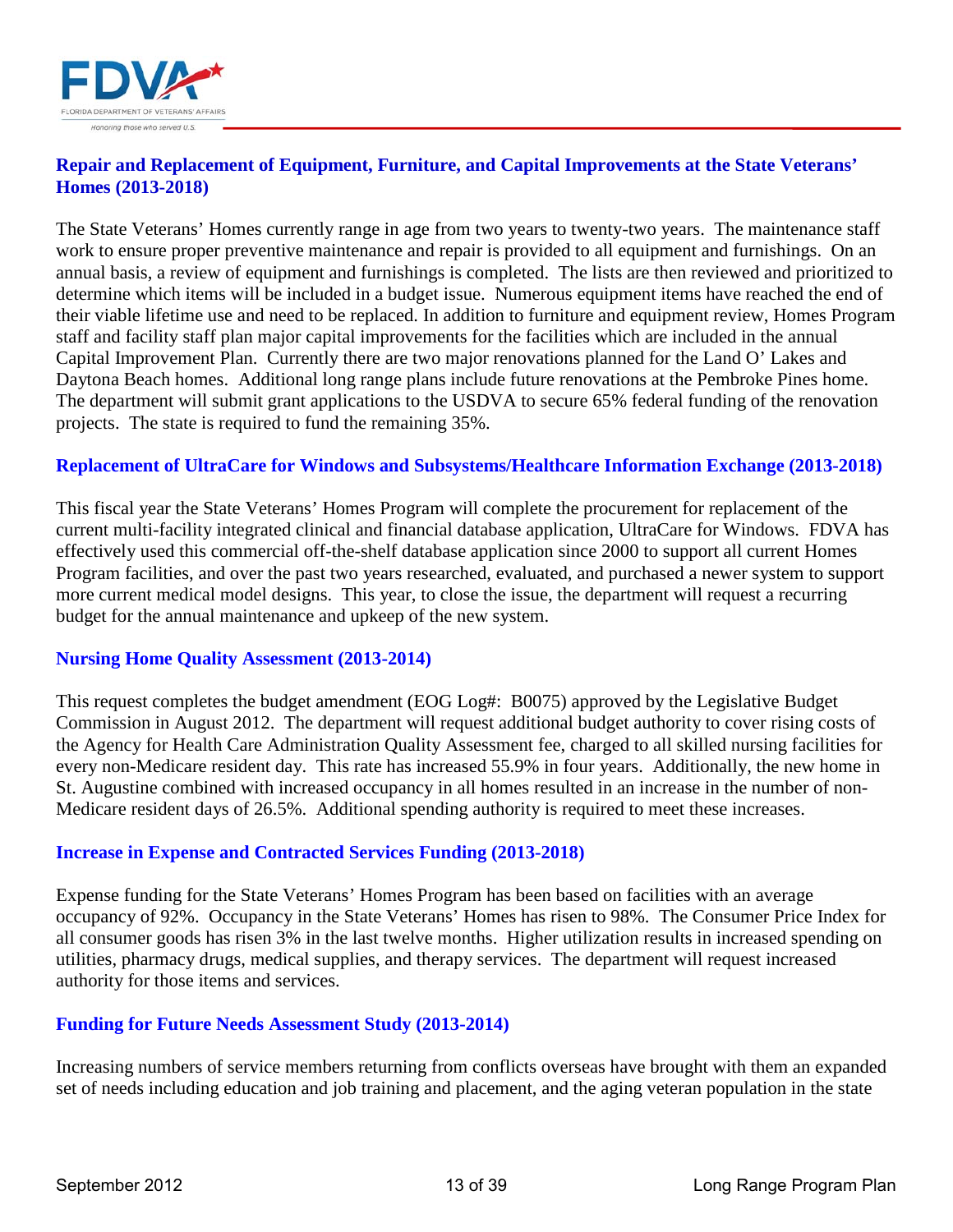

brings an ever-increasing demand for age-related services including expanded long-term care and home health care options. FDVA must strive to get ahead of the trends, and a professional future needs assessment will be an invaluable tool in determining the future course of FDVA. The department will request non-recurring increase in authority to contract with an outside firm to perform a study and report the conclusions to the Governor and Cabinet.

#### **Funding for the Bureau of Information and Research (2013-2018)**

When the department was established in 1988 the legislature set up a Bureau of Information and Research in the Division of Administration. The bureau was tasked with performing ongoing research into the needs of Florida's veteran population. This bureau has never been funded. The department will request this funding, as now, more than ever, an analysis of current veteran needs and a long-term strategy for reaching underserved veteran communities is essential.

#### **Fund Adjustment (2013-14)**

The department will request a marginal fund shift from the Division of Veterans' Benefits and Assistance to the State Veterans' Homes Program, to correct a misalignment of Human Resource services funds that inadvertently were credited by the department to the wrong budget entity during the Fiscal Year 2012-13 start up process for eight Other Personal Services positions.

#### **Data Center Consolidation (2013-14)**

The department will request an exemption from the requirement of data center consolidation. If the request is not granted, the department will seek recurring general revenue funds to cover the additional costs of that consolidation.

#### **Marketing and Outreach (2013-14)**

The department is rebranding and aggressively reaching out to Florida veterans to make them aware of the services we provide and how we can best assist them in obtaining unclaimed benefits. The department seeks to create and air public service announcements on both radio and television, and produce high-quality print media to distribute in a wide array of locations. Only 16.3% of current Florida veterans receive any benefit from the federal government. The department seeks to raise awareness of the benefits available and assist veterans in securing them.

#### **Summary (2013-2018)**

During the coming five years, the Florida Department of Veterans' Affairs will strive to ensure Florida maintains its special place as the most veteran-friendly state in our nation.

FDVA will continue to work closely with the United States Department of Veterans Affairs (USDVA) and monitor the requirements and feasibility of future long-term care needs for Florida's veterans. The department currently has placeholders for future homes in the federal budget.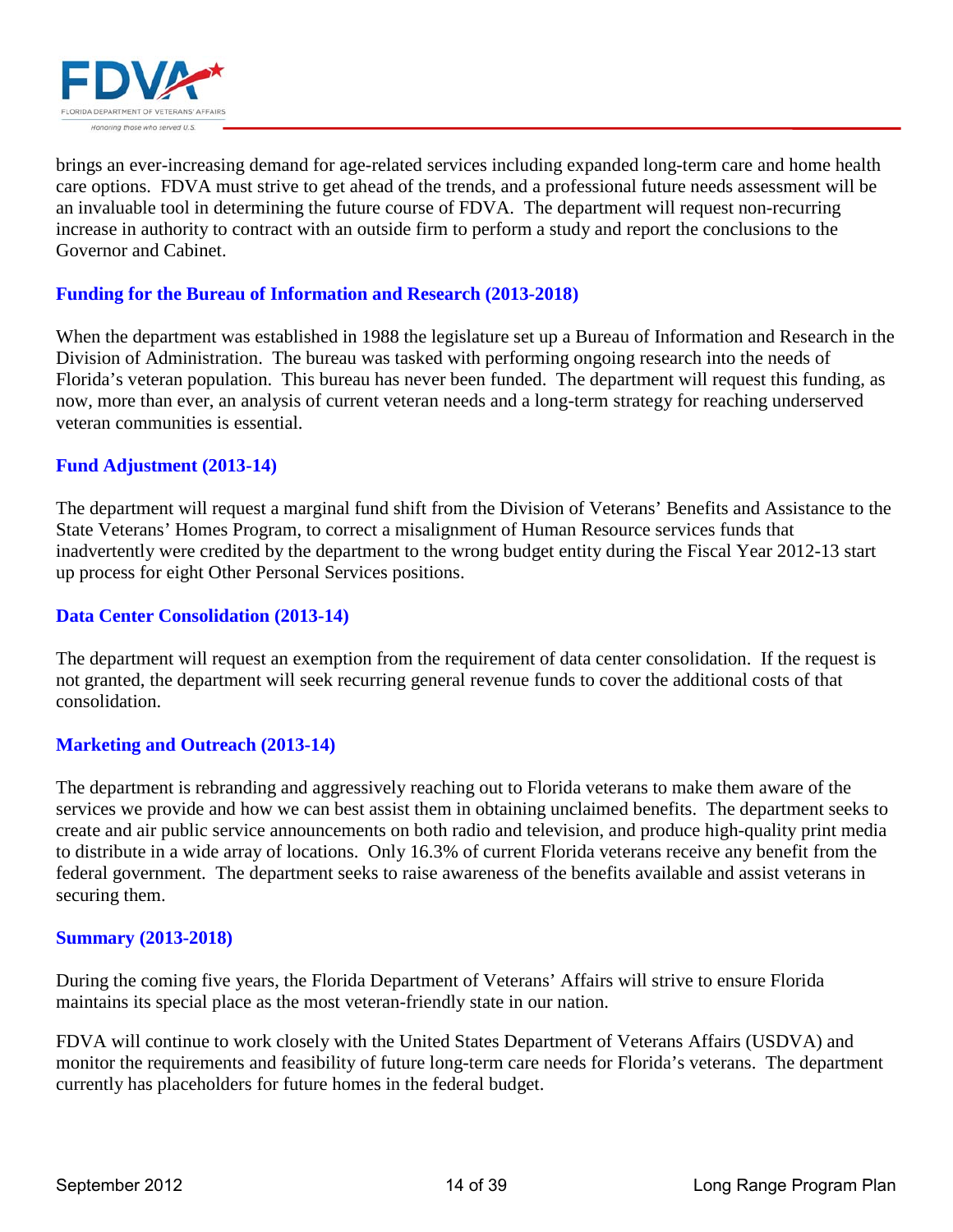

FDVA will monitor and adjust to changes in federal programs, always remaining current on USDVA directives and new benefits regulations, such as the Nehmer decision resulting in massive increases in claims for Vietnamera veterans with exposure to Agent Orange.

FDVA will remain mindful of state budget constraints and realities, and only request personnel and funding that are essential to its mission of veteran advocacy and providing quality long-term care.

Through the years, FDVA has supported legislation to bring additional benefits to Florida veterans including property tax discounts, certain state license, park and building fee waivers, education benefits, the creation of veteran-friendly court intervention programs, the establishment of Purple Heart Day, and much more.

A consolidated list of benefits available to veterans and their families is located on the department's web site at **[www.FloridaVets.org.](http://www.floridavets.org/)** 

#### **JUSTIFICATION OF THE FINAL PROJECTION FOR EACH OUTCOME AND IMPACT STATEMENT RELATING TO DEMAND AND FISCAL IMPLICATIONS**

The standard for each outcome measure will remain stable at current target levels with one exception: the number of beds available in the State Veterans' Homes Program will be adjusted to 869. The Robert H. Jenkins State Veterans' Domiciliary Home in Lake City is licensed for 149 beds, not 150, a change that has never been corrected in this measure. No fiscal impact will result from this change.

### **LIST OF POTENTIAL POLICY CHANGES AFFECTING THE AGENCY BUDGET REQUEST**

The department has not identified any policy changes affecting the Legislative Budget Request or the Governor's recommended budget.

#### **LIST OF CHANGES WHICH WOULD REQUIRE LEGISLATIVE ACTION**

The current FDVA policy initiatives include: **Amendment of Section 215.22, Florida Statutes to exempt DEPARTMENT** This bill request an exemption under s. 215.22, Florida Statutes of the 8% General Revenue service charge under s.215.20. Per sections 296.11(2), 296.15, and 296.38(2), Florida Statutes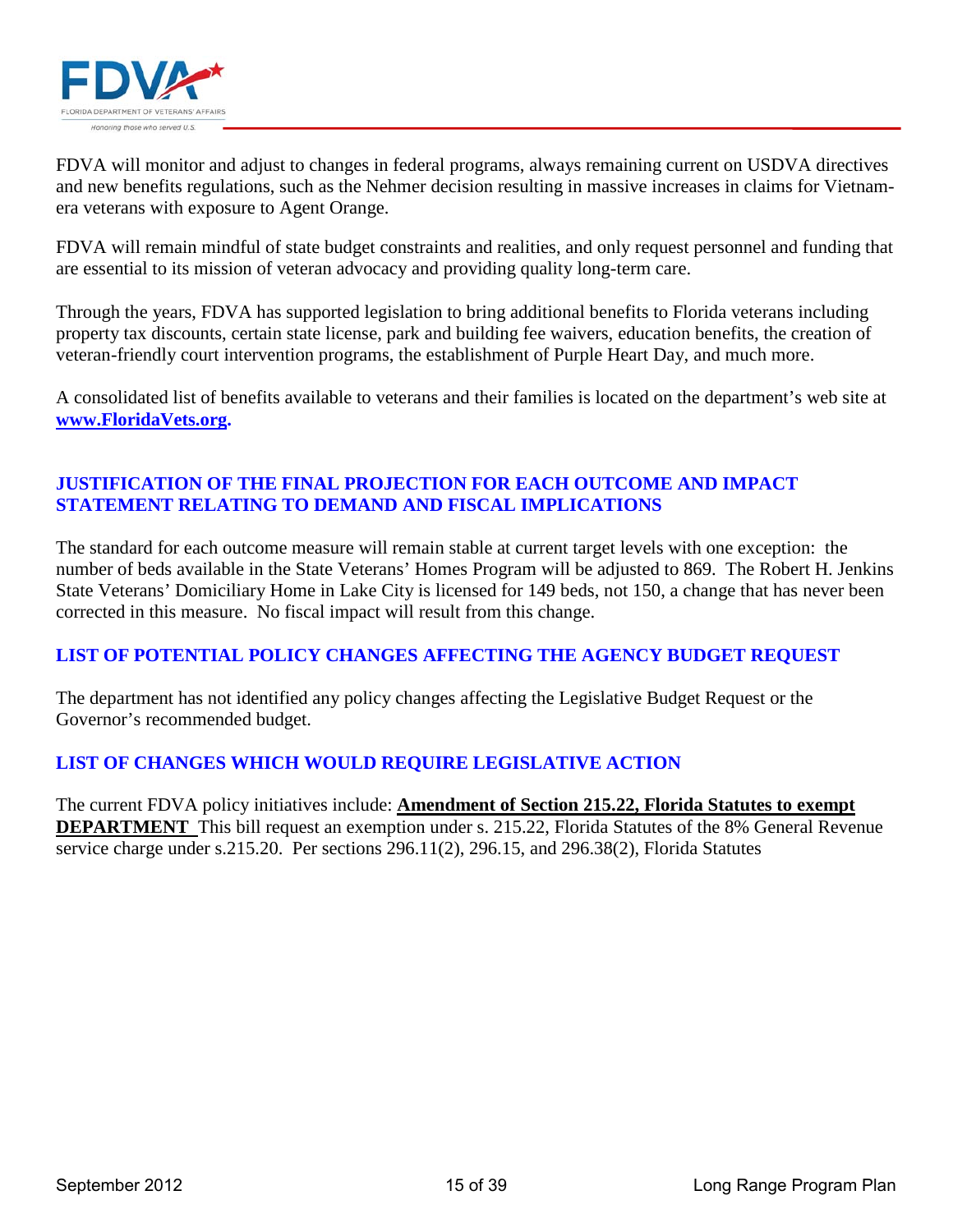

#### **LIST OF ALL TASK FORCES AND STUDIES IN PROGRESS**

Certification Commission for Healthcare Information Technology, Long Term Care Post Acute Working Group Data Center Consolidation DOH Coordinated NAACP Health Summit Executive Steering Committee State CIO Council Florida Consumer Council Florida Defense Alliance Florida Health Information Exchange Coordinating Committee Florida Homeless Coalition Florida Physician Workforce Leadership Task Force Florida Team on Returning Veterans and their Families Task Force Florida Service 2 Scholars Florida Veterans Hall of Fame Council Jail Diversion and Trauma Recovery-Priority to Veterans State Advisory Council National Association of State Approving Agencies National Association of State Directors of Veterans Affairs National Association of State Veterans Homes National Association of State Women Veterans Coordinators Rural Veteran Health Care Outreach Initiative Substance Abuse and Mental Health Services Administration State Chief Information Officer Council State Council for the Transportation Disadvantaged State Brain and Spinal Cord Injury Program St. Petersburg Veterans' Coalition Task Force on Substance Abuse and Mental Health in Florida Courts Veterans Employment Task Force VISN 8 Management Assistance Council VISN 8 OIF OEF Community Partners VISN 8 Women Veterans' Council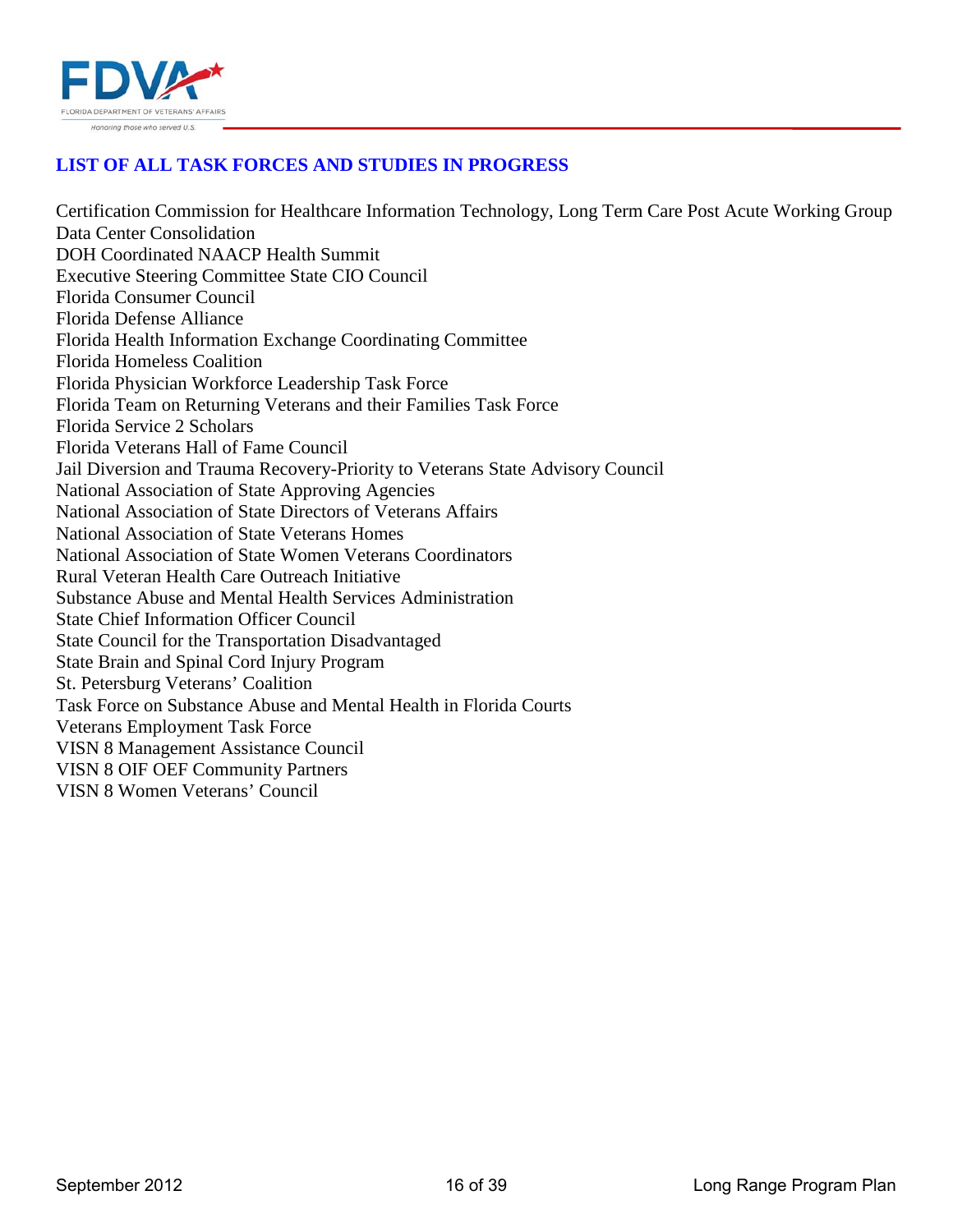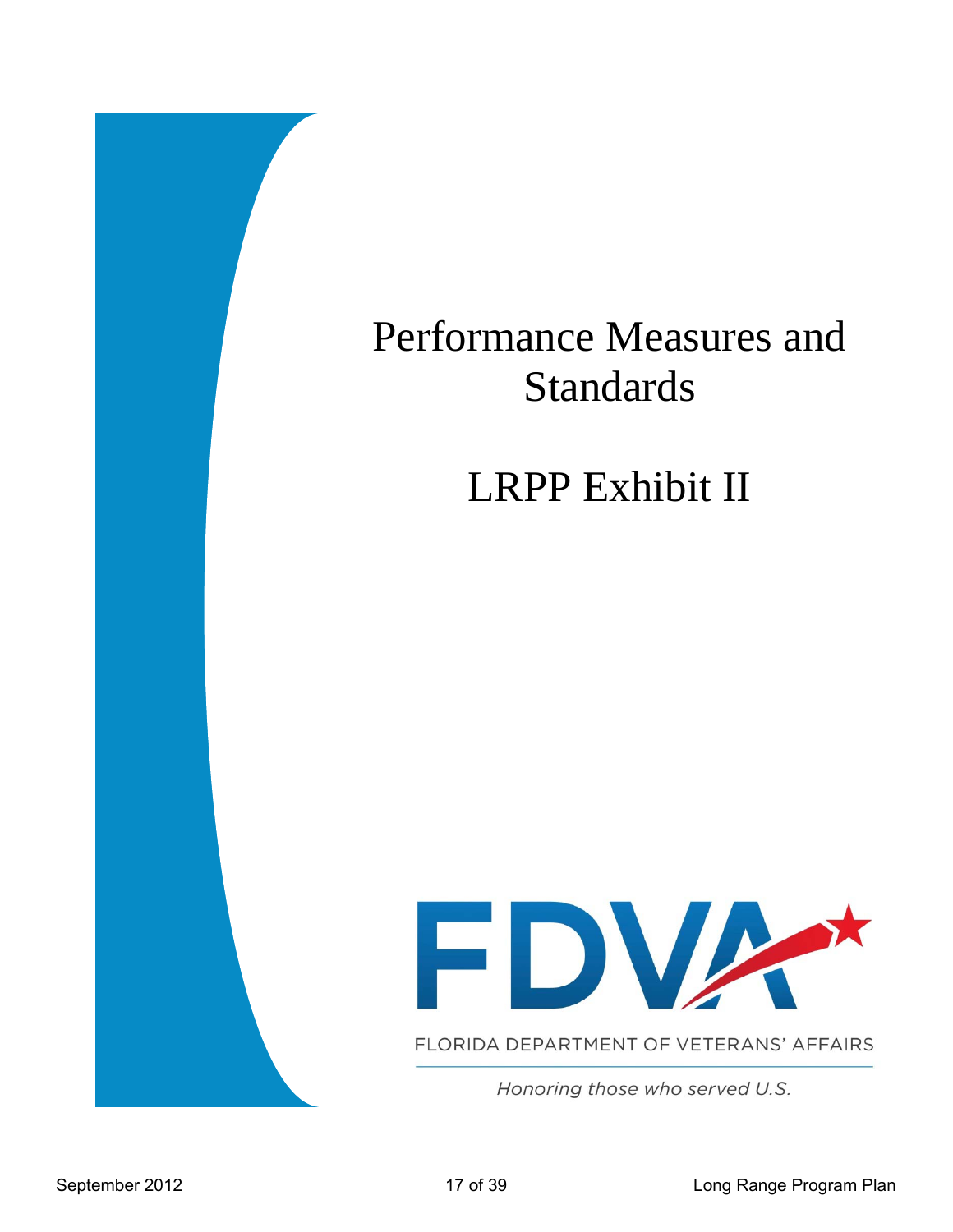# **LRPP Exhibit II - Performance Measures and Standards**

| Department: Veterans' Affairs                  | Department No.: 50 |  |
|------------------------------------------------|--------------------|--|
|                                                |                    |  |
| <b>Program: Services to Veterans</b>           | ICode: 50100000    |  |
| Service/Budget Entity: Veterans' Homes Program | Code: 50100100     |  |

#### *NOTE: Approved primary service outcomes must be listed first.*

|                                                                     | <b>Approved Prior</b> |                          | <b>Approved</b> | <b>Requested</b> |
|---------------------------------------------------------------------|-----------------------|--------------------------|-----------------|------------------|
| Approved Performance Measures for                                   | <b>Year Standard</b>  | <b>Prior</b> Year Actual | Standards for   | FY 2013-14       |
| FY 2012-13                                                          | FY 2011-12            | FY 2011-12               | FY 2012-13      | Standard         |
| (Words)                                                             | (Numbers)             | (Numbers)                | (Numbers)       | (Numbers)        |
| Occupancy rate for homes in operation 2 years or longer             | 90%                   | 96%                      | 90%             | 90%              |
| Percent of state veterans' homes in compliance with quality of care |                       |                          |                 |                  |
| health care regulations.                                            | 100%                  | 100%                     | 100%            | 100%             |
| Number of state veterans' homes beds available                      | 870                   | 869                      | 870             | 869*             |
|                                                                     |                       |                          |                 |                  |
| *Domiciliary Home in Lake City is licensed for 149 beds, not 150.   |                       |                          |                 |                  |
| Adjusted standard to reflect a true number of beds.                 |                       |                          |                 |                  |
|                                                                     |                       |                          |                 |                  |
|                                                                     |                       |                          |                 |                  |
|                                                                     |                       |                          |                 |                  |
|                                                                     |                       |                          |                 |                  |
|                                                                     |                       |                          |                 |                  |
|                                                                     |                       |                          |                 |                  |
|                                                                     |                       |                          |                 |                  |
|                                                                     |                       |                          |                 |                  |
|                                                                     |                       |                          |                 |                  |
|                                                                     |                       |                          |                 |                  |
|                                                                     |                       |                          |                 |                  |
|                                                                     |                       |                          |                 |                  |
|                                                                     |                       |                          |                 |                  |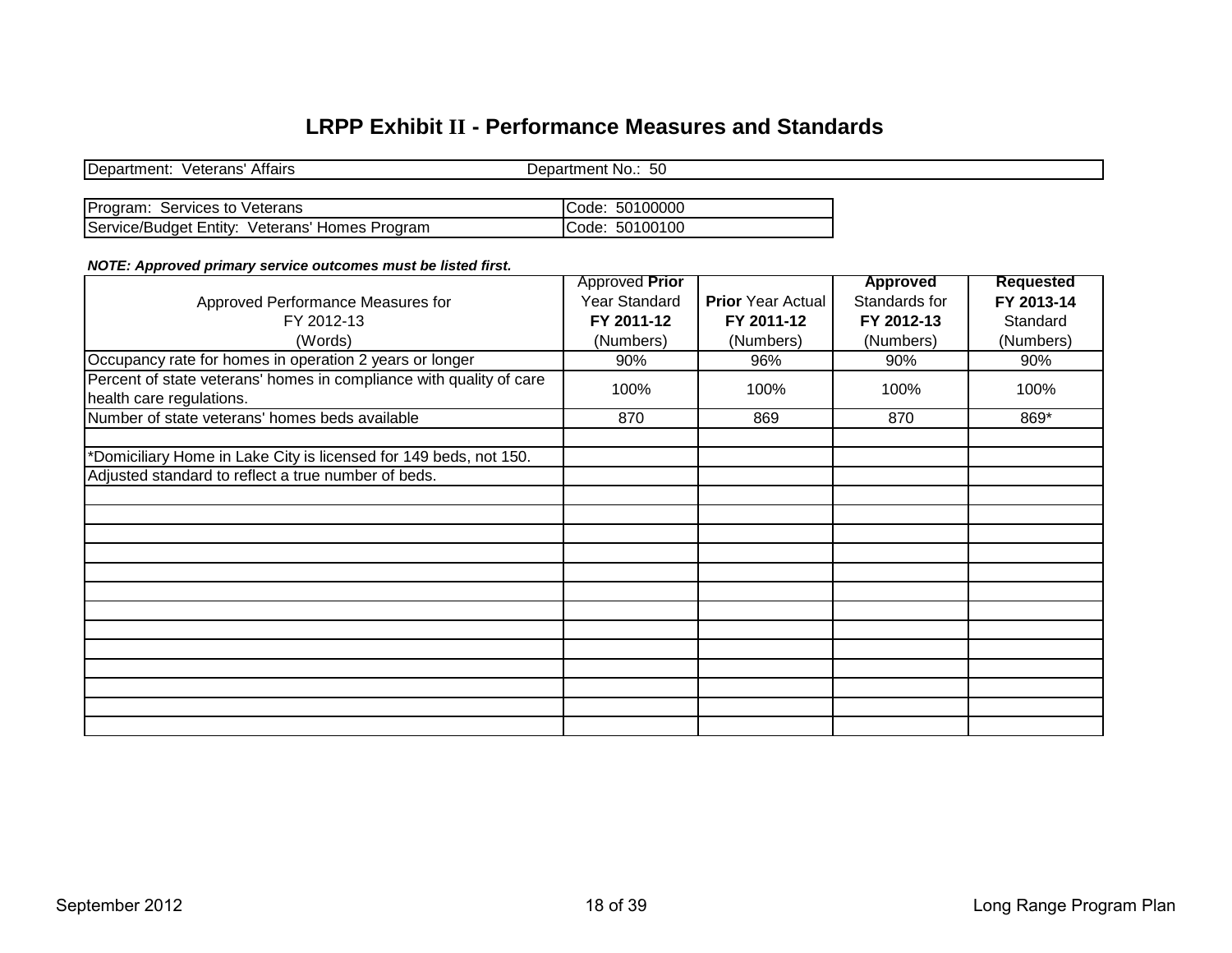# **LRPP Exhibit II - Performance Measures and Standards**

| Department: Veterans' Affairs                                   | Department No.: 50 |
|-----------------------------------------------------------------|--------------------|
|                                                                 |                    |
| <b>Program: Services to Veterans</b>                            | Code: 50100000     |
| Service/Budget Entity: Executive Direction and Support Services | Code: 50100400     |

#### *NOTE: Approved primary service outcomes must be listed first.*

|                                                                  | <b>Approved Prior</b> |                          | <b>Approved</b> | <b>Requested</b> |
|------------------------------------------------------------------|-----------------------|--------------------------|-----------------|------------------|
| Approved Performance Measures for                                | <b>Year Standard</b>  | <b>Prior</b> Year Actual | Standards for   | FY 2013-14       |
| FY 2012-13                                                       | FY 2011-12            | FY 2011-12               | FY 2012-13      | Standard         |
| (Words)                                                          | (Numbers)             | (Numbers)                | (Numbers)       | (Numbers)        |
| Administration costs as a percent of total agency costs.         | 6.8%                  | 4.0%                     | 6.8%            | 6.8%             |
| Administrative positions as a percent of total agency positions. | 4.4%                  | 2.5%                     | 4.4%            | 4.4%             |
|                                                                  |                       |                          |                 |                  |
|                                                                  |                       |                          |                 |                  |
|                                                                  |                       |                          |                 |                  |
|                                                                  |                       |                          |                 |                  |
|                                                                  |                       |                          |                 |                  |
|                                                                  |                       |                          |                 |                  |
|                                                                  |                       |                          |                 |                  |
|                                                                  |                       |                          |                 |                  |
|                                                                  |                       |                          |                 |                  |
|                                                                  |                       |                          |                 |                  |
|                                                                  |                       |                          |                 |                  |
|                                                                  |                       |                          |                 |                  |
|                                                                  |                       |                          |                 |                  |
|                                                                  |                       |                          |                 |                  |
|                                                                  |                       |                          |                 |                  |
|                                                                  |                       |                          |                 |                  |
|                                                                  |                       |                          |                 |                  |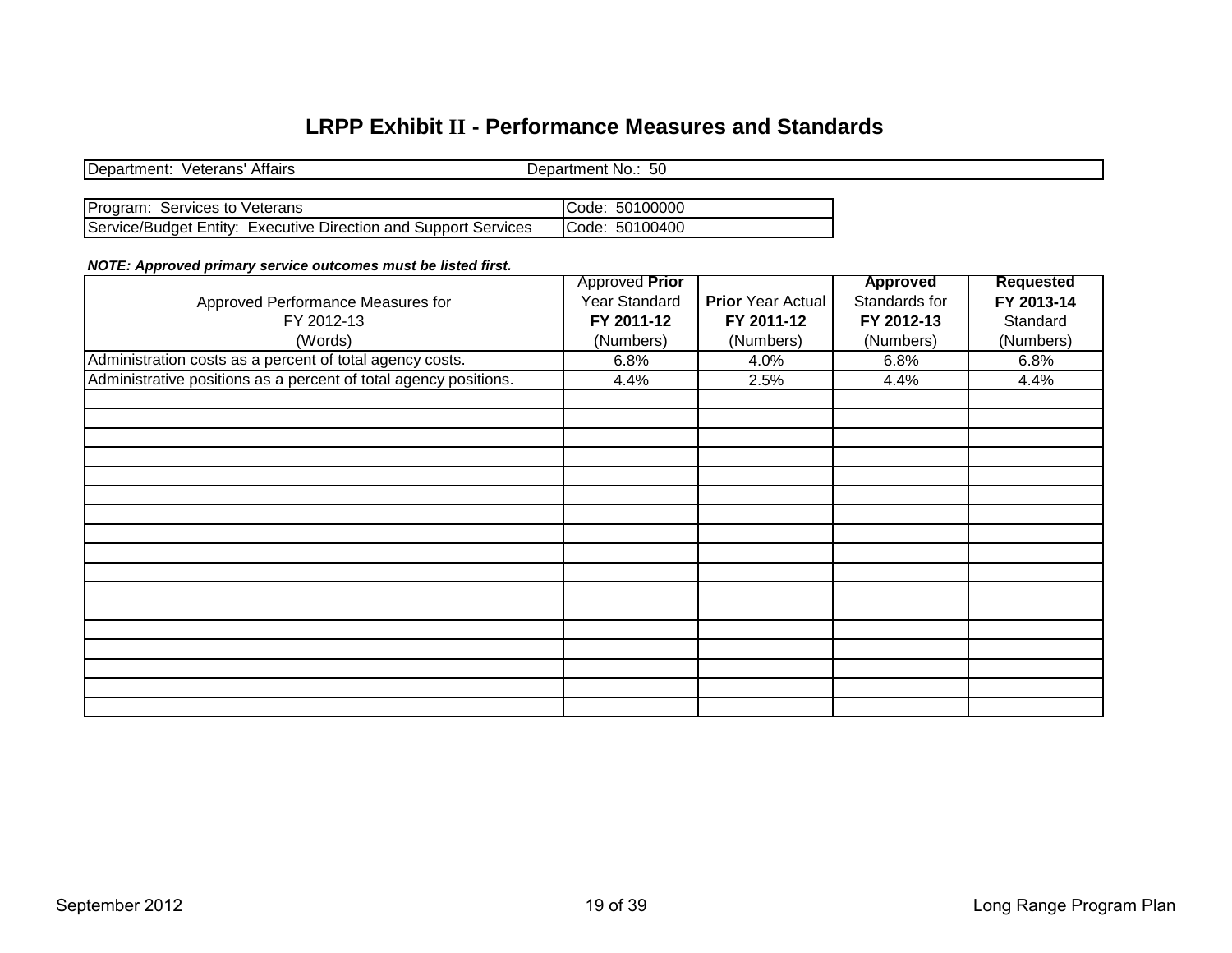# **LRPP Exhibit II - Performance Measures and Standards**

| Department: Veterans' Affairs                            | Department No.: 50 |  |
|----------------------------------------------------------|--------------------|--|
| <b>Program: Services to Veterans</b>                     | Code: 50100000     |  |
| Service/Budget Entity: Veterans' Benefits and Assistance | Code: 50100700     |  |

#### *NOTE: Approved primary service outcomes must be listed first.*

|                                                              | Approved Prior       |                          | <b>Approved</b> | <b>Requested</b> |
|--------------------------------------------------------------|----------------------|--------------------------|-----------------|------------------|
| Approved Performance Measures for                            | <b>Year Standard</b> | <b>Prior</b> Year Actual | Standards for   | FY 2013-14       |
| FY 2012-13                                                   | FY 2011-12           | FY 2011-12               | FY 2012-13      | Standard         |
| (Words)                                                      | (Numbers)            | (Numbers)                | (Numbers)       | (Numbers)        |
| Value of cost avoidance because of retroactive compensation. | \$80,090,664         | \$216,741,916            | \$81,692,477    | \$83,326,326     |
| Value of cost avoidance because of issue resolution.         | \$19,245,320         | \$57,804,381             | \$19,630,227    | \$20,022,831     |
| Number of veterans served.                                   | 86,279               | 100,712                  | 88,004          | 89,764           |
| Number of claims processed.                                  | 19,750               | 28,360                   | 20,145          | 20,548           |
| Number of services to veterans.                              | 429,692              | 578,337                  | 438,286         | 447,052          |
|                                                              |                      |                          |                 |                  |
|                                                              |                      |                          |                 |                  |
|                                                              |                      |                          |                 |                  |
|                                                              |                      |                          |                 |                  |
|                                                              |                      |                          |                 |                  |
|                                                              |                      |                          |                 |                  |
|                                                              |                      |                          |                 |                  |
|                                                              |                      |                          |                 |                  |
|                                                              |                      |                          |                 |                  |
|                                                              |                      |                          |                 |                  |
|                                                              |                      |                          |                 |                  |
|                                                              |                      |                          |                 |                  |
|                                                              |                      |                          |                 |                  |
|                                                              |                      |                          |                 |                  |
|                                                              |                      |                          |                 |                  |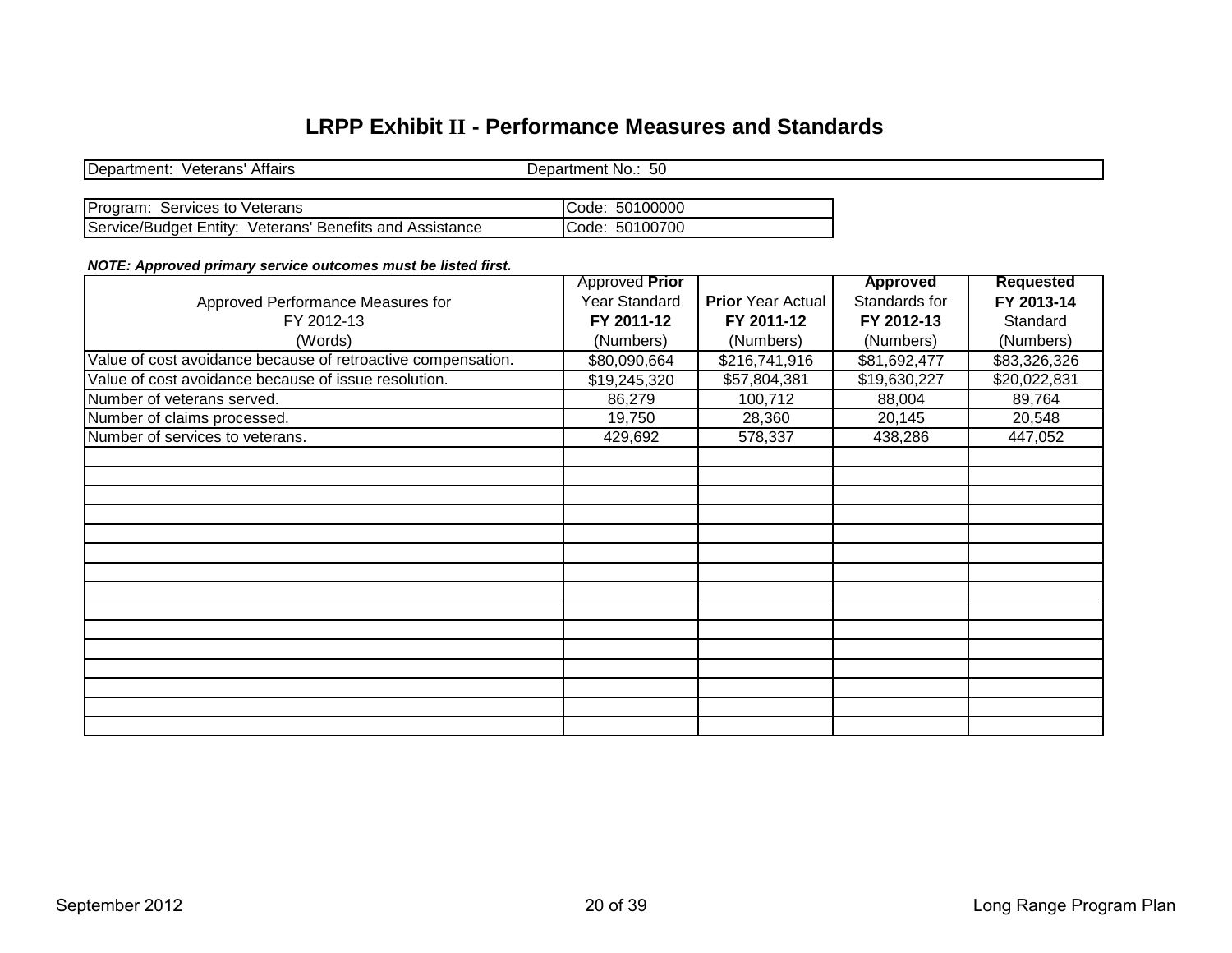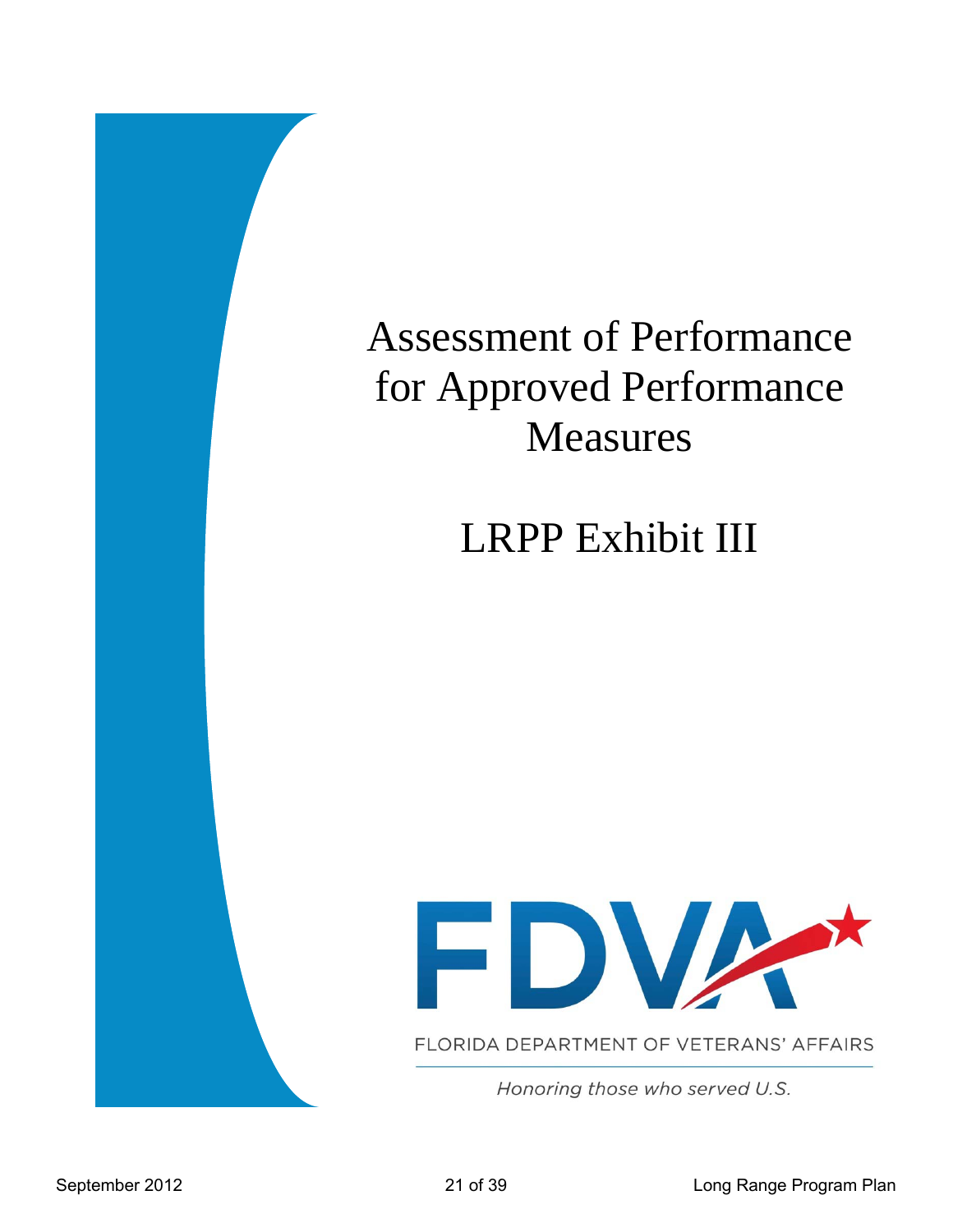|                                                                                                                                                                                                                                                                                                                                                                                                                                                                                                                                                        |                                             | LRPP Exhibit III: PERFORMANCE MEASURE ASSESSMENT                                                             |                                 |
|--------------------------------------------------------------------------------------------------------------------------------------------------------------------------------------------------------------------------------------------------------------------------------------------------------------------------------------------------------------------------------------------------------------------------------------------------------------------------------------------------------------------------------------------------------|---------------------------------------------|--------------------------------------------------------------------------------------------------------------|---------------------------------|
| Department: Veterans' Affairs<br><b>Services to Veterans</b><br>Program:<br>Service/Budget Entity: __ State Veterans' Homes Program<br><b>Measure:</b><br><b>Number of State Veterans' Homes Beds Available</b><br><b>Action:</b><br><b>Revision of Measure</b><br>Performance Assessment of Outcome Measure<br>X.<br>Performance Assessment of Output Measure<br>Deletion of Measure<br>Adjustment of GAA Performance Standards                                                                                                                       |                                             |                                                                                                              |                                 |
| <b>Approved Standard</b>                                                                                                                                                                                                                                                                                                                                                                                                                                                                                                                               | <b>Actual Performance</b><br><b>Results</b> | <b>Difference</b><br>(Over/Under)                                                                            | Percentage<br><b>Difference</b> |
| 870                                                                                                                                                                                                                                                                                                                                                                                                                                                                                                                                                    | 869                                         | $1$ (under)                                                                                                  | 0.1%                            |
| <b>Factors Accounting for the Difference:</b><br><b>Internal Factors</b> (check all that apply):<br><b>Personnel Factors</b><br><b>Staff Capacity</b><br>Level of Training<br><b>Competing Priorities</b><br><b>Previous Estimate Incorrect</b><br>Other (Identify)<br>X<br><b>Explanation:</b><br>Robert H. Jenkins State Veterans' Domiciliary Home (Lake City, Columbia<br>County) is licensed for 149 beds, not 150 as previously reported. This makes the<br>total number of possible beds available in the State Veterans' Homes Program<br>869. |                                             |                                                                                                              |                                 |
| <b>External Factors (check all that apply):</b><br><b>Resources Unavailable</b><br><b>Technological Problems</b><br><b>Natural Disaster</b><br>Legal/Legislative Change<br><b>Target Population Change</b><br>Other (Identify)<br>X.<br>This Program/Service Cannot Fix The Problem<br><b>Current Laws Are Working Against The Agency Mission</b><br><b>Explanation:</b><br>The facility license was changed several years ago, but the performance<br>measure has never been updated.                                                                 |                                             |                                                                                                              |                                 |
| Training<br>Personnel<br><b>Recommendations:</b>                                                                                                                                                                                                                                                                                                                                                                                                                                                                                                       |                                             | Management Efforts to Address Differences/Problems (check all that apply):<br>Technology<br>Other (Identify) |                                 |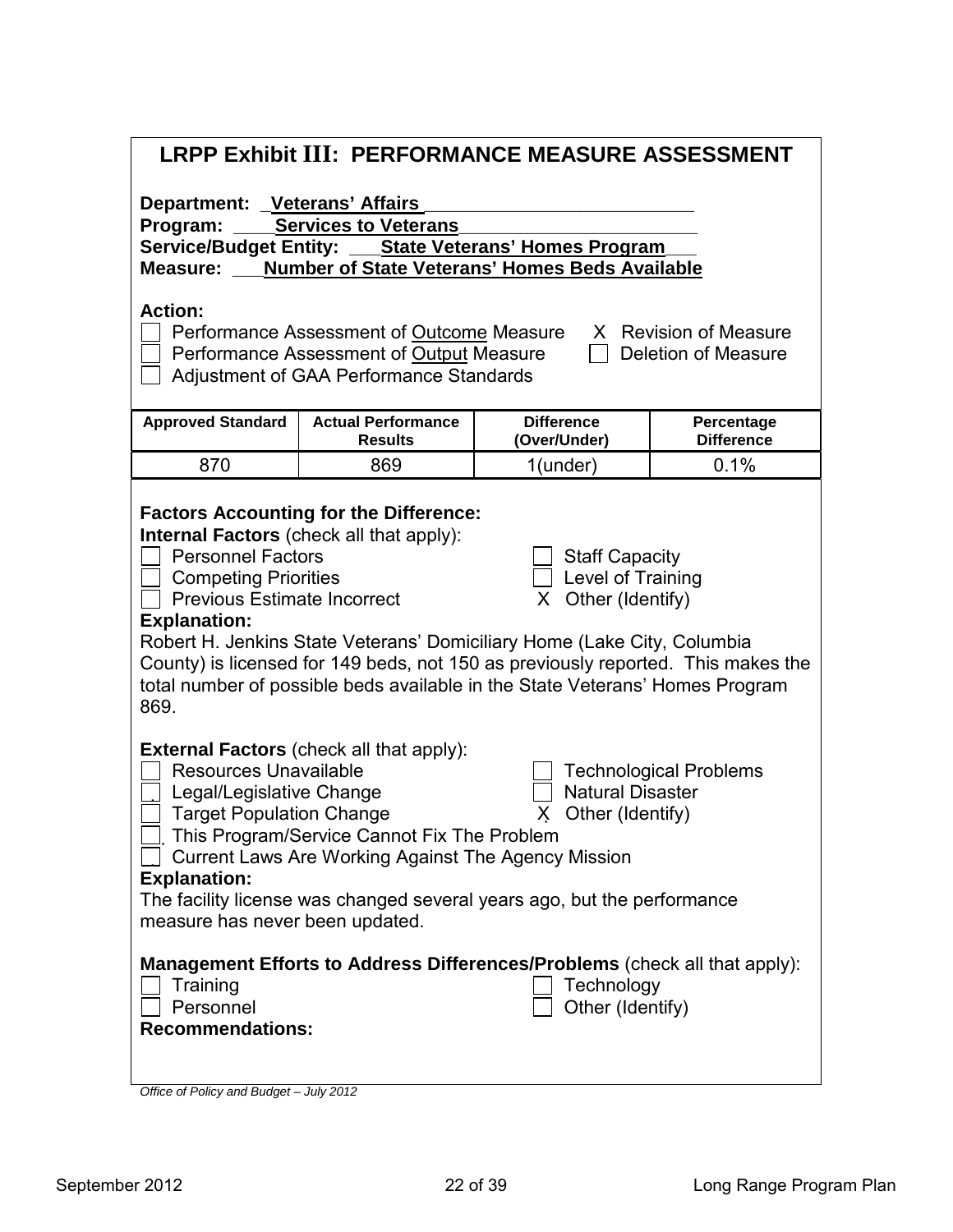| LRPP Exhibit III: PERFORMANCE MEASURE ASSESSMENT                                                                                                                                                                                                                                       |                                                                                                                                                              |                                                                                                                                                                                                                                                                                                                                                                                                                                                                                                                                                                                                                                     |                                 |
|----------------------------------------------------------------------------------------------------------------------------------------------------------------------------------------------------------------------------------------------------------------------------------------|--------------------------------------------------------------------------------------------------------------------------------------------------------------|-------------------------------------------------------------------------------------------------------------------------------------------------------------------------------------------------------------------------------------------------------------------------------------------------------------------------------------------------------------------------------------------------------------------------------------------------------------------------------------------------------------------------------------------------------------------------------------------------------------------------------------|---------------------------------|
| <b>Department: _Veterans' Affairs</b>                                                                                                                                                                                                                                                  |                                                                                                                                                              |                                                                                                                                                                                                                                                                                                                                                                                                                                                                                                                                                                                                                                     |                                 |
| Program:                                                                                                                                                                                                                                                                               | <b>Services to Veterans</b>                                                                                                                                  |                                                                                                                                                                                                                                                                                                                                                                                                                                                                                                                                                                                                                                     |                                 |
|                                                                                                                                                                                                                                                                                        |                                                                                                                                                              | Service/Budget Entity: State Veterans' Homes Program/State Veterans'                                                                                                                                                                                                                                                                                                                                                                                                                                                                                                                                                                |                                 |
| <b>Domiciliary Home (Lake City)</b>                                                                                                                                                                                                                                                    |                                                                                                                                                              | Measure: _ Occupancy Rate for Homes in Operation 2 Years or Longer                                                                                                                                                                                                                                                                                                                                                                                                                                                                                                                                                                  |                                 |
| <b>Action:</b>                                                                                                                                                                                                                                                                         |                                                                                                                                                              |                                                                                                                                                                                                                                                                                                                                                                                                                                                                                                                                                                                                                                     |                                 |
|                                                                                                                                                                                                                                                                                        | X Performance Assessment of Outcome Measure                                                                                                                  |                                                                                                                                                                                                                                                                                                                                                                                                                                                                                                                                                                                                                                     | <b>Revision of Measure</b>      |
|                                                                                                                                                                                                                                                                                        | Performance Assessment of Output Measure<br>Adjustment of GAA Performance Standards                                                                          |                                                                                                                                                                                                                                                                                                                                                                                                                                                                                                                                                                                                                                     | Deletion of Measure             |
|                                                                                                                                                                                                                                                                                        |                                                                                                                                                              |                                                                                                                                                                                                                                                                                                                                                                                                                                                                                                                                                                                                                                     |                                 |
| <b>Approved Standard</b>                                                                                                                                                                                                                                                               | <b>Actual Performance</b><br><b>Results</b>                                                                                                                  | <b>Difference</b><br>(Over/Under)                                                                                                                                                                                                                                                                                                                                                                                                                                                                                                                                                                                                   | Percentage<br><b>Difference</b> |
| 90%                                                                                                                                                                                                                                                                                    | 85%                                                                                                                                                          | 7 res. beds (under)                                                                                                                                                                                                                                                                                                                                                                                                                                                                                                                                                                                                                 | 6%                              |
| <b>Personnel Factors</b><br><b>Competing Priorities</b><br><b>Previous Estimate Incorrect</b><br><b>Explanation:</b><br><b>Resources Unavailable</b><br>Legal/Legislative Change<br><b>Target Population Change</b><br><b>Explanation:</b><br>average of 85%.<br>Training<br>Personnel | <b>External Factors (check all that apply):</b><br>This Program/Service Cannot Fix The Problem<br><b>Current Laws Are Working Against The Agency Mission</b> | <b>Staff Capacity</b><br>Level of Training<br>Other (Identify)<br><b>Natural Disaster</b><br>X Other (Identify)<br>The State Veterans' Homes Program as a whole reached the performance<br>measure standard with an average occupancy rate of 96%--well above the<br>performance measure. The Robert H. Jenkins State Veterans' Domiciliary Home<br>individually fell short, but the facility has been slowly increasing census.<br>Quarterly census ranged during the fiscal year from 82% to 89%, for an annual<br>Management Efforts to Address Differences/Problems (check all that apply):<br>Technology<br>X Other (Identify) | <b>Technological Problems</b>   |
| <b>Recommendations:</b><br>the 90% measure in the near future.                                                                                                                                                                                                                         |                                                                                                                                                              | Staff has been working on marketing the facility. Marketing and outreach is<br>increasing to reach more potential resident sources. Facility will work to reach                                                                                                                                                                                                                                                                                                                                                                                                                                                                     |                                 |

*Office of Policy and Budget – July 2012*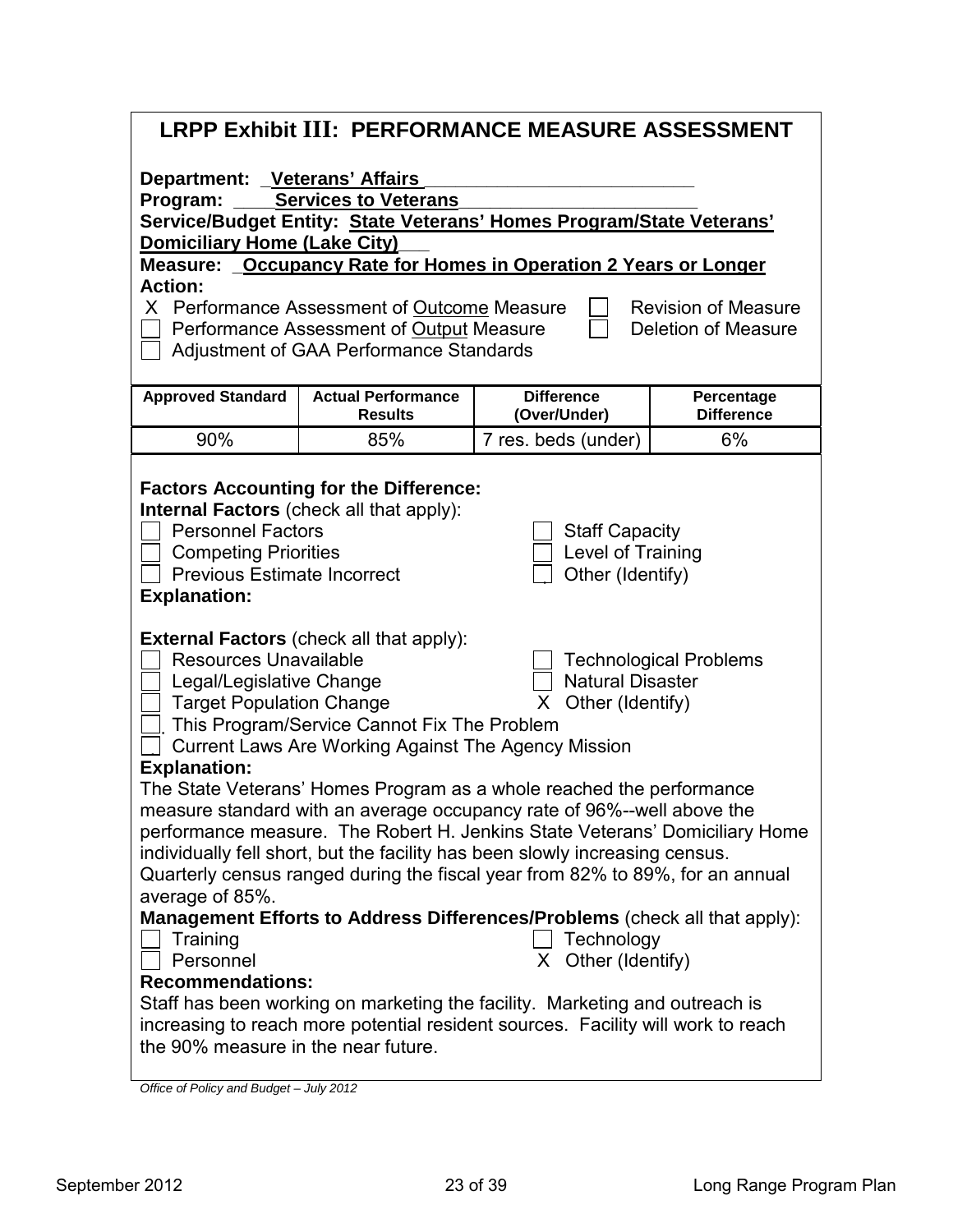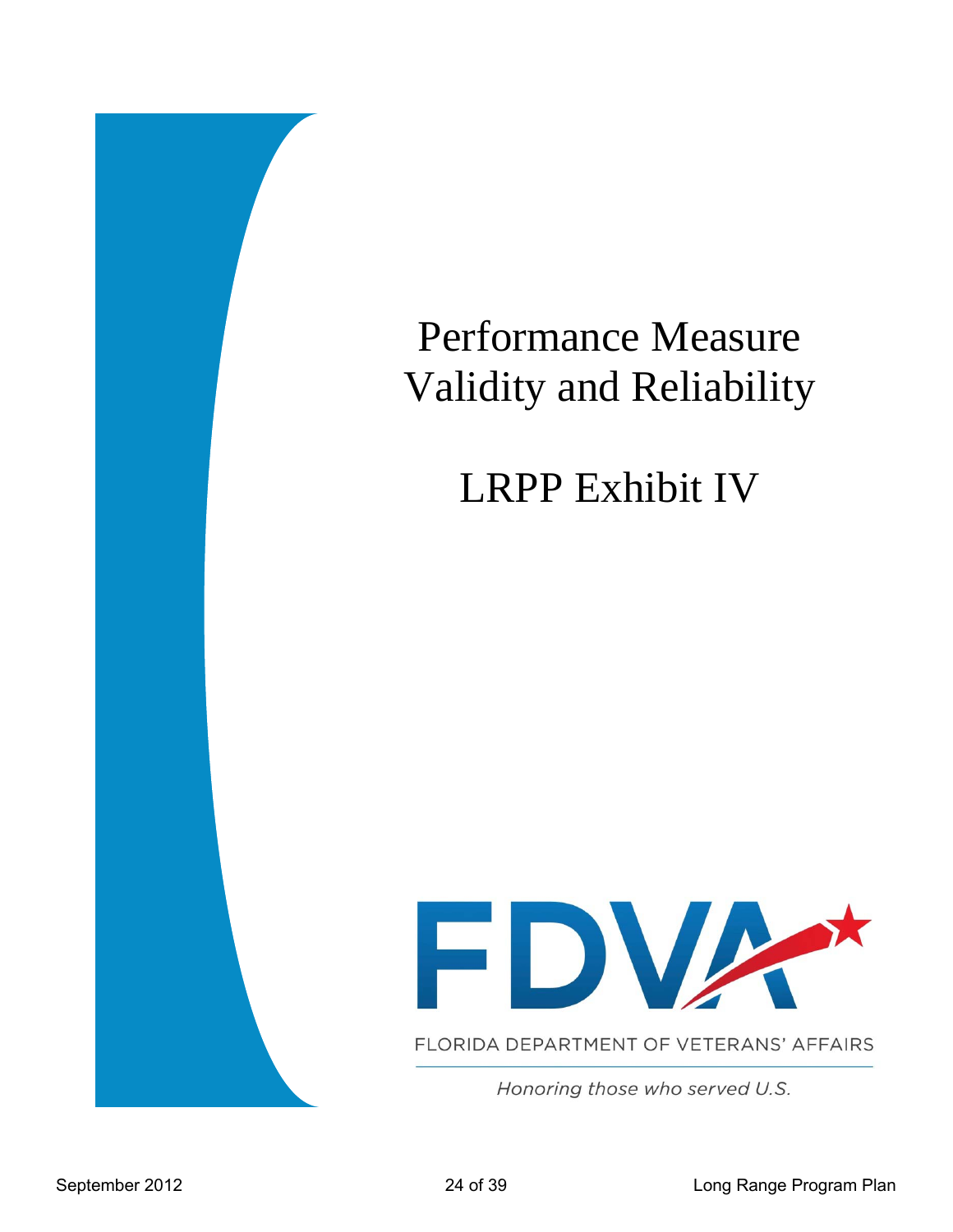| LRPP EXHIBIT IV: Performance Measure Validity and Reliability                                                                                                                                                                                                                                                                                                                                                                                               |
|-------------------------------------------------------------------------------------------------------------------------------------------------------------------------------------------------------------------------------------------------------------------------------------------------------------------------------------------------------------------------------------------------------------------------------------------------------------|
| Department: _Veterans' Affairs<br>Program: Services to Veterans<br>Service/Budget Entity: _ State Veterans' Homes Program<br>Measure: Number of State Veterans' Homes Beds Available                                                                                                                                                                                                                                                                        |
| <b>Action</b> (check one):                                                                                                                                                                                                                                                                                                                                                                                                                                  |
| Requesting revision to approved performance measure.<br>X.<br>Change in data sources or measurement methodologies.<br>Requesting new measure.<br>Backup for performance measure.                                                                                                                                                                                                                                                                            |
| Data Sources and Methodology: Requesting to revise current measure from<br>870 to 869.                                                                                                                                                                                                                                                                                                                                                                      |
| Data source is the operating license for each state veterans' home (one assisted<br>living state veterans' domiciliary home, and six state veterans' skilled nursing<br>facilities).                                                                                                                                                                                                                                                                        |
| Each of the skilled nursing facilities was constructed and licensed for 120 beds.<br>The assisted living state veterans' domiciliary home was constructed for 150<br>beds but due to physical layout is only licensed for 149 beds. It is that licensing<br>issue that forces a request for performance measure revision. That facility can<br>never be licensed for the full 150 beds, so the measure of 870 total beds is not<br>realistic or attainable. |
| Methodology: Examine 7 facility licenses and add total beds                                                                                                                                                                                                                                                                                                                                                                                                 |
| Validity: The measure is valid because it measures the numbers of state<br>veterans' homes beds in Florida.                                                                                                                                                                                                                                                                                                                                                 |
| <b>Reliability:</b> The measure is reliable because number of beds is quantifiable, i.e.,<br>additional homes (beds) are constructed and licensed or they are not. The<br>process of construction and licensure is formal, measured and certifiable.<br>Collection method is standardized.                                                                                                                                                                  |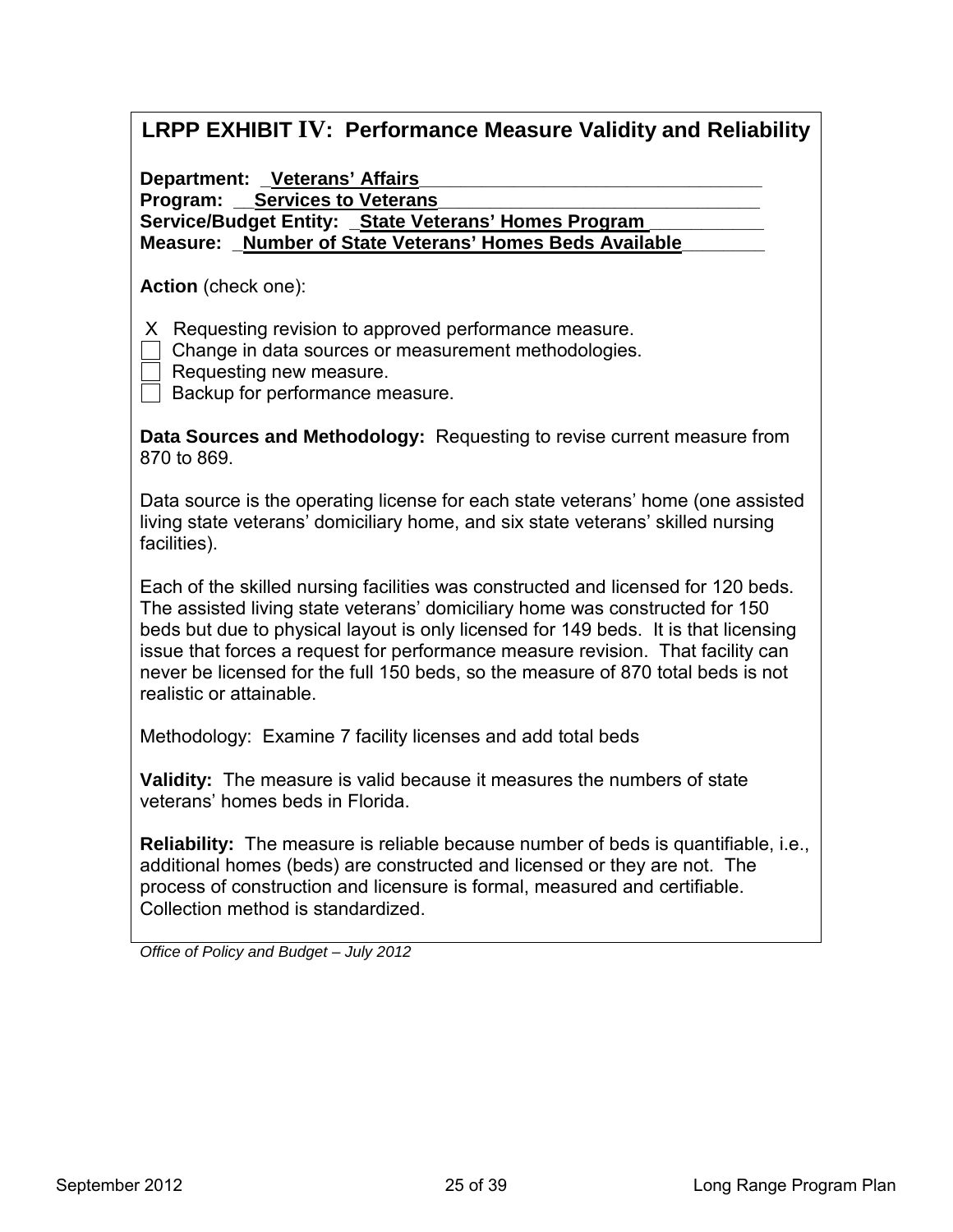| <b>LRPP EXHIBIT IV: Performance Measure Validity and Reliability</b> |  |  |  |  |
|----------------------------------------------------------------------|--|--|--|--|
|----------------------------------------------------------------------|--|--|--|--|

**Department: \_Veterans' Affairs\_\_\_\_\_\_\_\_\_\_\_\_\_\_\_\_\_\_\_\_\_\_\_\_\_\_\_\_\_\_\_\_\_**

**Program:** Services to Veterans

Service/Budget Entity: \_State Veterans' Homes Program **Measure: \_Occupancy Rate for Homes in Operation 2 Years or Longer**

**Action** (check one):

Requesting revision to approved performance measure.

- Change in data sources or measurement methodologies.
- Requesting new measure.

X Backup for performance measure.

**Data Sources and Methodology:** The measure reflects the need for and utilization of veterans' homes in Florida. The data source is the UltraCare for Windows database—the software tool utilized by the department for billing and resident care tracking.

Methodology: A 'patient care day' is a unit of time (one calendar day) during which the services of the facility are used or held for their use (bed hold) by a resident. When the billing month closes, the total number of patient care days is added, then divided by the number of days in the month. That quotient is further divided by the total number of beds in the facility. The final number is the occupancy rate for the facility, reflecting the percentage of occupancy for the month. Each month's average is added at the end of the fiscal year, and then divided by twelve to give the occupancy rate for the fiscal year.

**Validity:** The measure is valid because it gauges the actual utilization of state veterans' homes. Use of a facility is a signal of need, and if the facilities are needed the state is justified in their operation. The number of beds is quantifiable and fixed, as are the number of days in each calendar month.

**Reliability:** The measure is reliable because it is verifiable and repeatable. The number of patient care days is constantly audited by the various insurance companies and Centers for Medicare/Medicaid Services in the billing cycles, and the accuracy is validated through those audits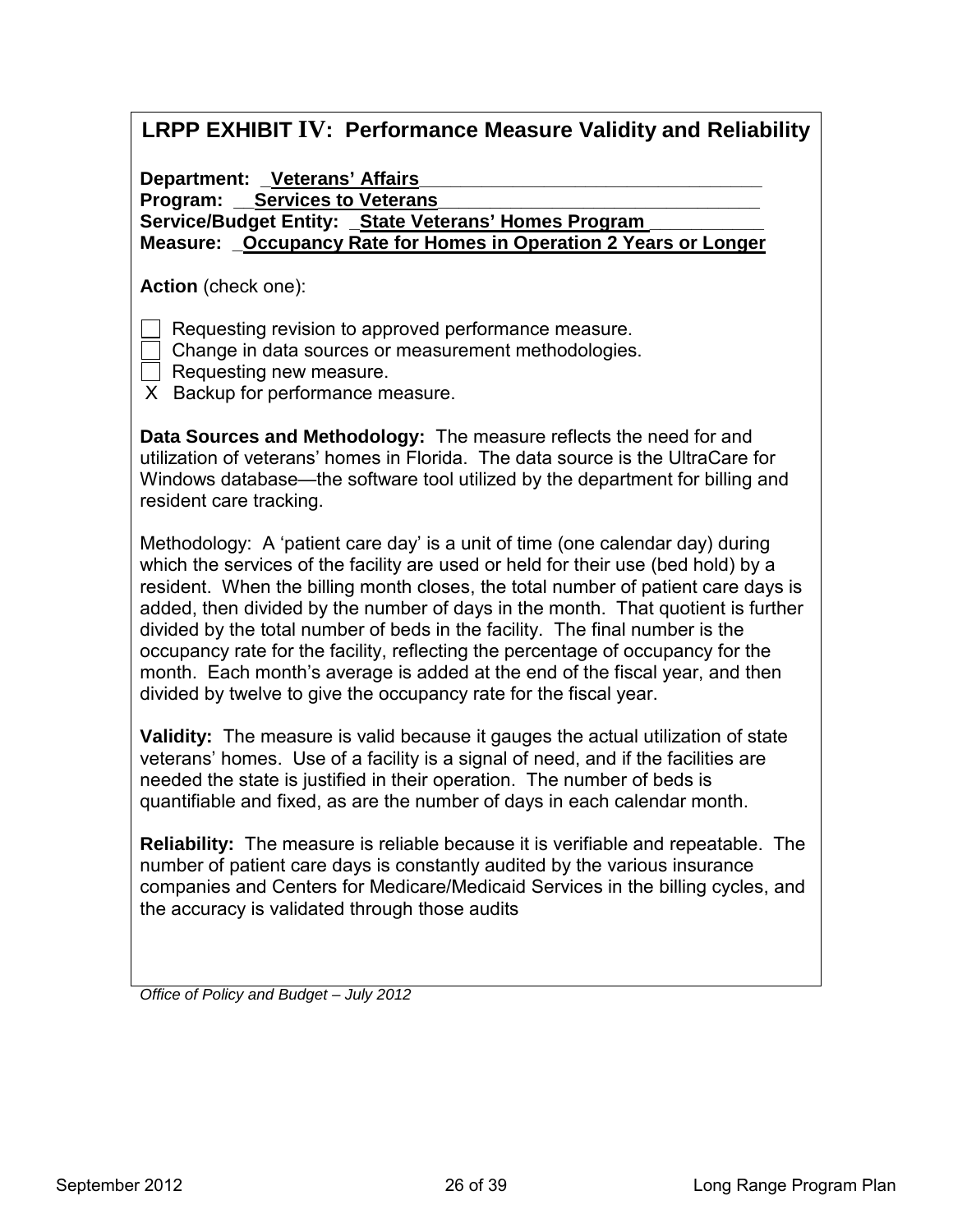| <b>LRPP EXHIBIT IV: Performance Measure Validity and Reliability</b> |  |  |  |  |
|----------------------------------------------------------------------|--|--|--|--|
|----------------------------------------------------------------------|--|--|--|--|

**Department: \_Veterans' Affairs\_\_\_\_\_\_\_\_\_\_\_\_\_\_\_\_\_\_\_\_\_\_\_\_\_\_\_\_\_\_\_\_\_**

**Program:** Services to Veterans

Service/Budget Entity: \_State Veterans' Homes Program **Measure: \_Percent of State Veterans' Homes in Compliance with Quality of Care Health Care Regulations.**

**Action** (check one):

- Requesting revision to approved performance measure.
- Change in data sources or measurement methodologies.
- $\Box$  Requesting new measure.

X Backup for performance measure.

**Data Sources and Methodology:** The data sources are the survey results from the Agency for Health Care Administration, the United States Department of Veterans Affairs, and the Centers for Medicare and Medicaid Services.

The methodology involves extensive onsite inspections by each of the regulatory agencies listed. Upon completion of the inspection, results are given with explanations of findings. FDVA staff participate in the exit conference and examine the final reports for notices of non-compliance with quality of care regulations.

**Validity:** The measure is a valid gauge of quality of care in a facility because the licensing and inspecting organizations are recognized authorities in the long-term care field. The application of inspection interpretations are standardized by state policy and training.

**Reliability:** The measure is reliable because the surveys represent a uniformly applied standard to which all long-term care facilities are held in Florida and the United States. The surveys are repeated at unannounced periods, and none are at the same time, so high standards of care must be maintained at all times.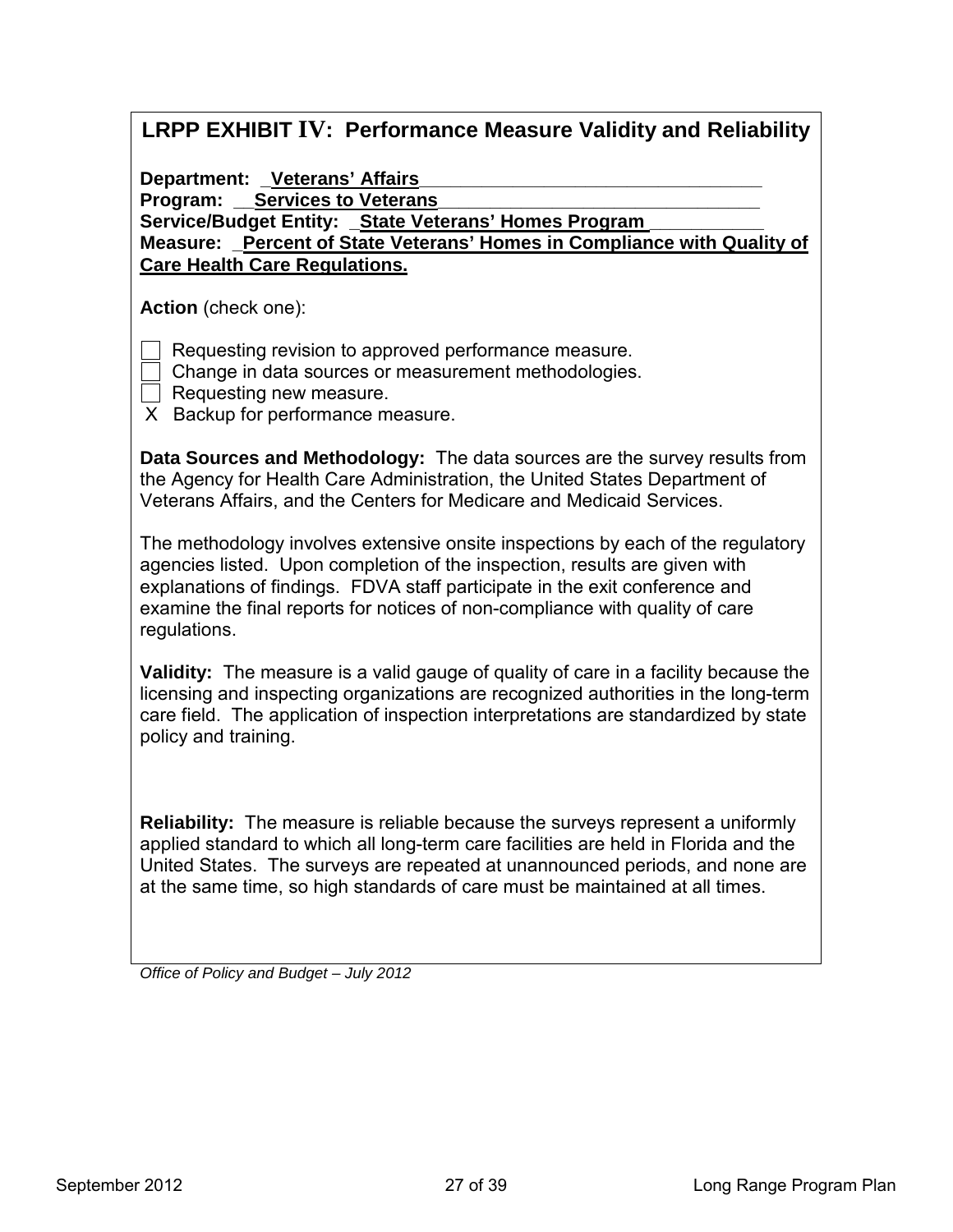# **LRPP EXHIBIT IV: Performance Measure Validity and Reliability**

**Department: \_Veterans' Affairs\_\_\_\_\_\_\_\_\_\_\_\_\_\_\_\_\_\_\_\_\_\_\_\_\_\_\_\_\_\_\_\_\_**

**Program: Services to Veterans** 

**Service/Budget Entity: \_Executive Direction and Support Services\_\_\_ Measure: \_Administration Costs as a Percent of Total Agency Costs\_** 

**Action** (check one):

Requesting revision to approved performance measure.

Change in data sources or measurement methodologies.

 $\Box$  Requesting new measure.

X Backup for performance measure.

**Data Sources and Methodology:** The data source is the Legislative Appropriations System/Planning and Budgeting Subsystem and the General Appropriations Act. The expenditure portion is from the Florida Accounting Information Resource (FLAIR).

The amount of EDSS expense is divided by the total agency expense for the fiscal year, yielding a percent of administrative support cost within the agency as a whole.

**Validity:** The performance measure is valid because keeping administrative costs low allows an agency to focus their resources to the direct benefit of their constituents—Florida's veteran population.

**Reliability:** The measure is reliable because it is a measurable quantity for both the agency as a whole and the division. The definition of 'expense' is clearly outlined by the Legislature, as are the processes for completing year-end expense reports. The General Appropriations Act sets a budget that will maintain the EDSS costs within the parameters of the performance measure, and fiscal year end expense reports validate those goals have been met. FLAIR has tight controls by the Comptroller to ensure accurate reporting of expenditures.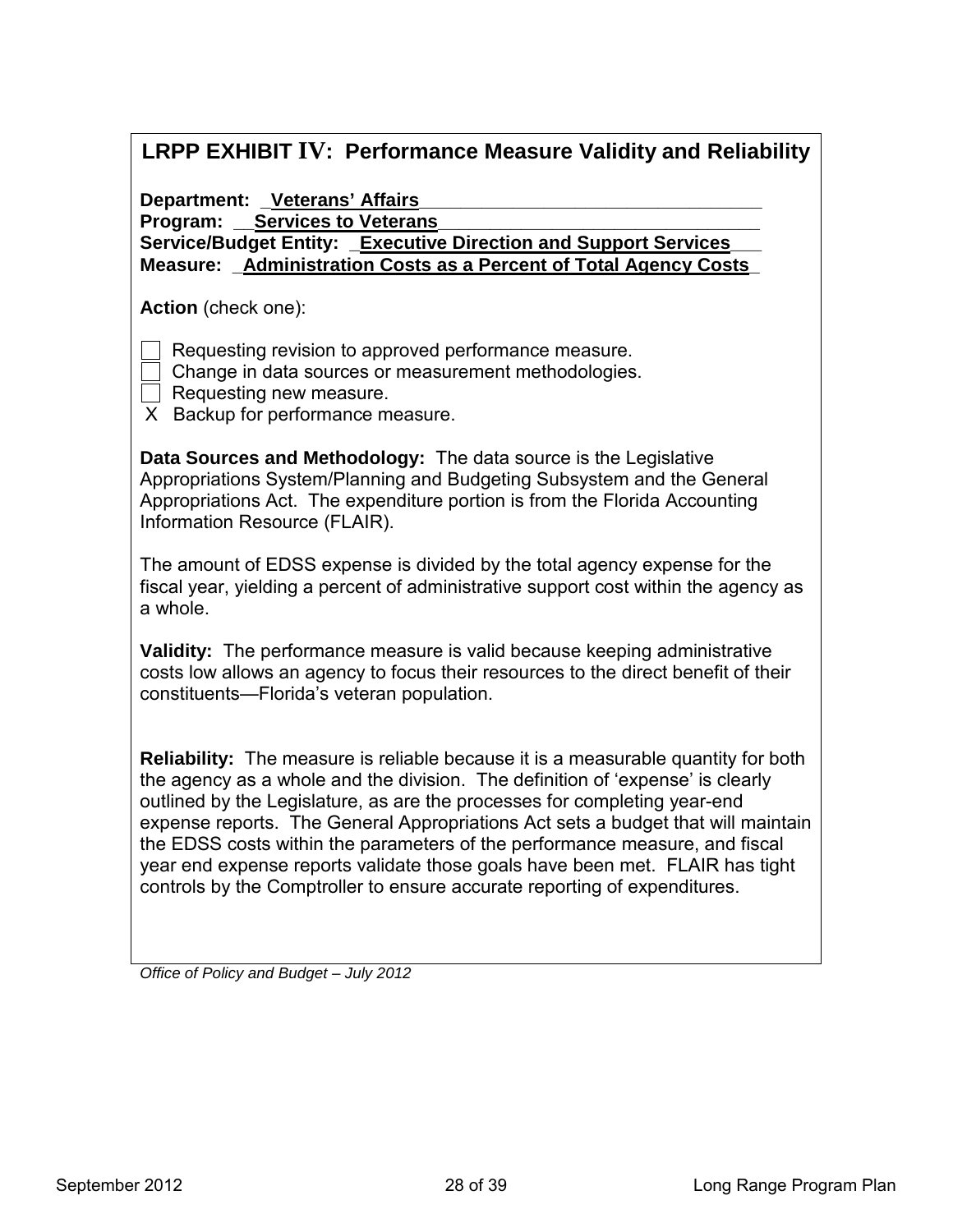| LRPP EXHIBIT IV: Performance Measure Validity and Reliability                                                                                                                                                                                                                                     |
|---------------------------------------------------------------------------------------------------------------------------------------------------------------------------------------------------------------------------------------------------------------------------------------------------|
| Department: _Veterans' Affairs<br><b>Program: Services to Veterans</b><br>Service/Budget Entity: _ Executive Direction and Support Services<br><b>Measure: Administrative Positions as a Percent of Total Agency Positions</b>                                                                    |
| <b>Action</b> (check one):                                                                                                                                                                                                                                                                        |
| Requesting revision to approved performance measure.<br>Change in data sources or measurement methodologies.<br>$\Box$ Requesting new measure.<br>X Backup for performance measure.                                                                                                               |
| Data Sources and Methodology: The data source is the General<br>Appropriations Act (GAA), listing the number of positions allocated to a budget<br>entity and the total number of positions allocated to the agency.                                                                              |
| The number of Executive Direction and Support Services positions is divided by<br>the total number of agency positions, yielding a percent of administrative support<br>positions within the agency as a whole.                                                                                   |
| <b>Validity:</b> The performance measure is valid because the bulk of agency<br>positions should be in direct contact with veteran clients, assisting them with their<br>needs.                                                                                                                   |
| Reliability: The measure is reliable because it is a verifiable quantity for both<br>the agency as a whole and the division. The GAA is a public document that<br>anyone can cross check. A simple ratio will always generate a value that is<br>comparable and repeatable across multiple years. |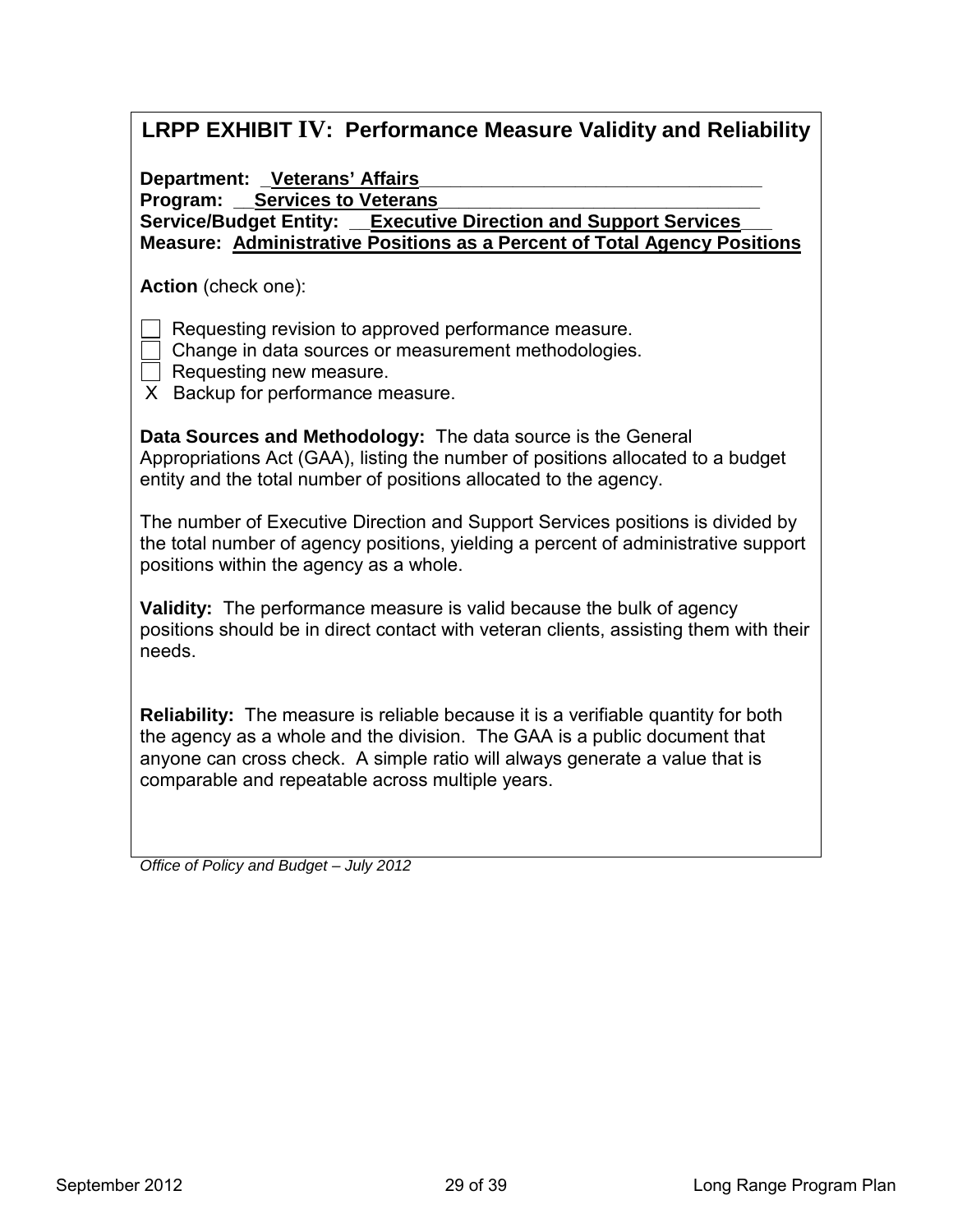Department: **Leterans' Affairs** 

**Program:** Services to Veterans

**Service/Budget Entity: \_Division of Veterans' Benefits and Assistance Measure: Value of Cost Avoidance Because of Retroactive Compensation**

**Action** (check one):

Requesting revision to approved performance measure.

Change in data sources or measurement methodologies.

Requesting new measure.

X Backup for performance measure.

**Data Sources and Methodology:** The data source is the Division of Veterans' Benefits and Assistance in-house database, Veterans Benefits On Line Tracking System (V-BOLTS).

A veteran files a claim for benefits on a specific date, but the determination is not made on that date. The process is lengthy and cumbersome, and can take years. If a veteran is awarded a monetary benefit each month, that monthly benefit is judged to have become valid back to the date of the original claim. While he will receive that amount for each month in the future, 'retroactive compensation' refers to a bulk award given to a veteran for those months when the claim was in process.

The value of the retroactive award garnered by a veteran is entered into the V-BOLTS system upon notice of the claim decision. That figure can be retrieved and totaled with other awards whenever warranted.

**Validity:** The performance measure is valid because it measures the increase in the dollar amount associated with "Retroactive Compensation" activities of the Division of Benefits and Assistance, Bureau of Claims Services and compares that quantifiable amount to prior years' data. The dollar value of 'retroactive compensation' is a direct cost avoidance to the State of Florida, which would otherwise be required to provide needed services. Also, the veteran is able to take this money and insert it directly back into Florida's economy in the form of housing, goods, and services.

**Reliability:** The performance measure is reliable because amount of "Retroactive Compensation" is a quantifiable value. "Retroactive Compensation" amounts are entered into V-BOLTS. The dollar value of the service can be accessed and totaled for any given time period (usually quarterly/annually). USDVA costs and Bureau quantification methods are standardized.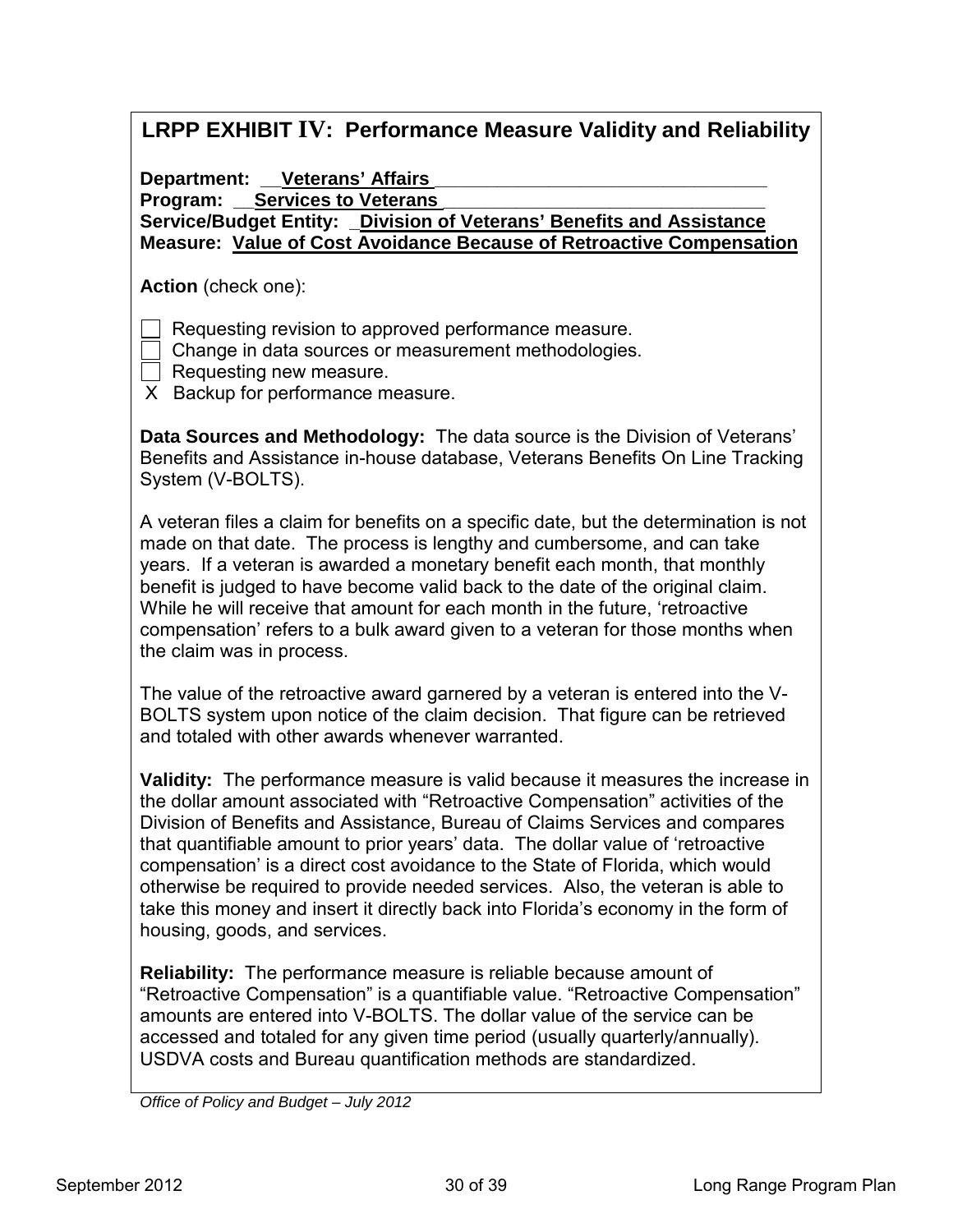| LRPP EXHIBIT IV: Performance Measure Validity and Reliability                                                                                                                                                                                                                                                                                                                                                                                                                                                                                                                                                                                                                                                                                                                                                                                                                                                                                                                                                                                                                                                            |
|--------------------------------------------------------------------------------------------------------------------------------------------------------------------------------------------------------------------------------------------------------------------------------------------------------------------------------------------------------------------------------------------------------------------------------------------------------------------------------------------------------------------------------------------------------------------------------------------------------------------------------------------------------------------------------------------------------------------------------------------------------------------------------------------------------------------------------------------------------------------------------------------------------------------------------------------------------------------------------------------------------------------------------------------------------------------------------------------------------------------------|
| Department: __Veterans' Affairs<br><b>Services to Veterans</b><br>Program:<br>Service/Budget Entity: _ Division of Veterans' Benefits and Assistance<br><b>Measure: Value of Cost Avoidance Because of Issue Resolution</b>                                                                                                                                                                                                                                                                                                                                                                                                                                                                                                                                                                                                                                                                                                                                                                                                                                                                                              |
| Action (check one):                                                                                                                                                                                                                                                                                                                                                                                                                                                                                                                                                                                                                                                                                                                                                                                                                                                                                                                                                                                                                                                                                                      |
| Requesting revision to approved performance measure.<br>Change in data sources or measurement methodologies.<br>Requesting new measure.<br>X Backup for performance measure.                                                                                                                                                                                                                                                                                                                                                                                                                                                                                                                                                                                                                                                                                                                                                                                                                                                                                                                                             |
| Data Sources and Methodology: The data source is the Division of Veterans'<br>Benefits and Assistance in-house database, Veterans Benefits On Line Tracking<br>System (V-BOLTS).                                                                                                                                                                                                                                                                                                                                                                                                                                                                                                                                                                                                                                                                                                                                                                                                                                                                                                                                         |
| The Division of Veterans' Benefits and Assistance help veterans navigate the<br>confusing and cumbersome process to obtain benefits from the USDVA. The<br>services can result in monthly monetary benefits, but often result in determining,<br>verifying, and obtaining eligibility for medical treatment, medications,<br>wheelchairs, hearing aids, ambulance bill reimbursement, lost check<br>replacement, eye glasses, home improvement disability grants, clothing<br>allowances, parking placards, prosthetics, and other benefits within the VA<br>system. This service provides Florida veterans with significant economic value.<br>These activities are called 'issue resolutions.' Issue resolutions are measured in<br>terms of the dollar value of the benefit received. Those dollar benefits are either<br>clear (ambulance bill reimbursement) or given a consistent value (parking<br>placards).<br>The value of the issue satisfied for the veteran is entered into the V-BOLTS<br>system by the Claims Examiners. That figure can be retrieved and totaled with<br>other awards whenever warranted |
| Validity: The performance measure is valid because it measures the increase in<br>the dollar amount associated with "Issue Resolutions" and compares that<br>quantifiable amount to prior years' data. The values are consistent and clearly<br>defined for the Claims Examiners.                                                                                                                                                                                                                                                                                                                                                                                                                                                                                                                                                                                                                                                                                                                                                                                                                                        |
| <b>Reliability:</b> The performance measure is reliable because amount of "Issue"<br>Resolution" is a quantifiable value. "Issue Resolution" amounts are entered into<br>V-BOLTS. The dollar value of the service can be accessed and totaled for any<br>given time period (usually quarterly/annually). USDVA costs and Bureau<br>quantification methods are standardized.                                                                                                                                                                                                                                                                                                                                                                                                                                                                                                                                                                                                                                                                                                                                              |
| Office of Policy and Budget - July 2012                                                                                                                                                                                                                                                                                                                                                                                                                                                                                                                                                                                                                                                                                                                                                                                                                                                                                                                                                                                                                                                                                  |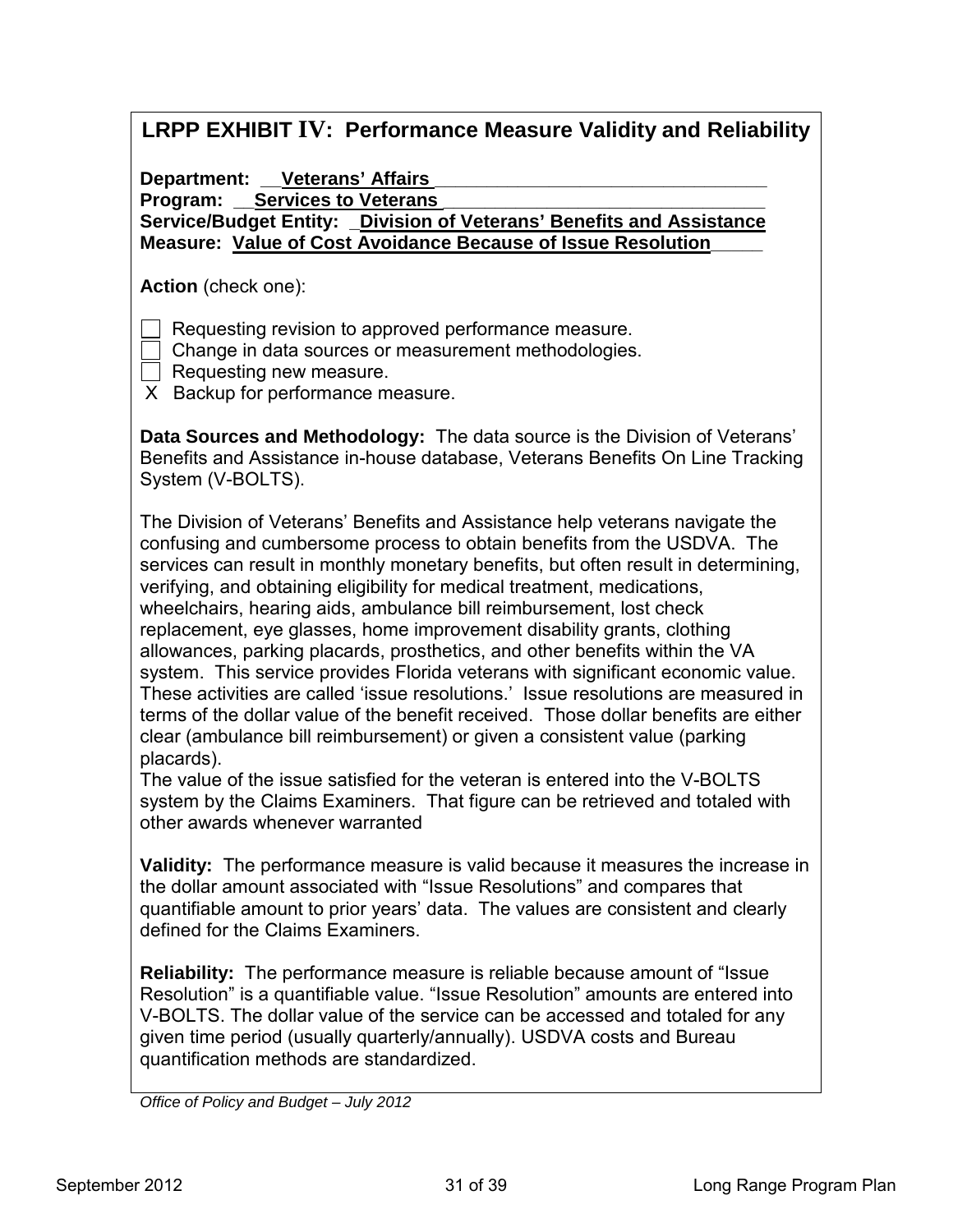| <b>LRPP EXHIBIT IV: Performance Measure Validity and Reliability</b>                                                                                                                                                                                                                                                                                                                                        |
|-------------------------------------------------------------------------------------------------------------------------------------------------------------------------------------------------------------------------------------------------------------------------------------------------------------------------------------------------------------------------------------------------------------|
| Department: __Veterans' Affairs<br><b>Program:</b> Services to Veterans<br>Service/Budget Entity: _ Division of Veterans' Benefits and Assistance<br><b>Measure: _Number of Veterans Served</b>                                                                                                                                                                                                             |
| Action (check one):                                                                                                                                                                                                                                                                                                                                                                                         |
| Requesting revision to approved performance measure.<br>Change in data sources or measurement methodologies.<br>Requesting new measure.<br>X Backup for performance measure.                                                                                                                                                                                                                                |
| Data Sources and Methodology: The data source is the Division of Veterans'<br>Benefits and Assistance in-house database, Veterans Benefits On Line Tracking<br>System (V-BOLTS).                                                                                                                                                                                                                            |
| FDVA personnel providing any form of service to a veteran record the data in V-<br>BOLTS. The system uses a variety of factors (name, birth date, social security<br>number, etc) to determine if the veteran has been seen during the fiscal year. All<br>first visits are determined to be 'unique veterans' and a count of those veterans<br>results in the number of veterans served in a given period. |
| Resources consist of the FDVA representative entering the information into V-<br>BOLTS and resulting database reports.                                                                                                                                                                                                                                                                                      |
| <b>Validity:</b> The performance measure is valid because demonstrating that the<br>number of veterans served each year is growing proves the department mission<br>of outreach to all veterans across the state is working. It is a valid determination<br>of workload for the Claims Examiners.                                                                                                           |
| <b>Reliability:</b> The performance measure is reliable because the information is<br>consistently recorded in the database and can be replicated in the multiple<br>reports required each year. The process is clearly defined and the database is<br>set up to determine if the veteran is unique to the fiscal year.                                                                                     |
| Office of Policy and Budget - July 2012                                                                                                                                                                                                                                                                                                                                                                     |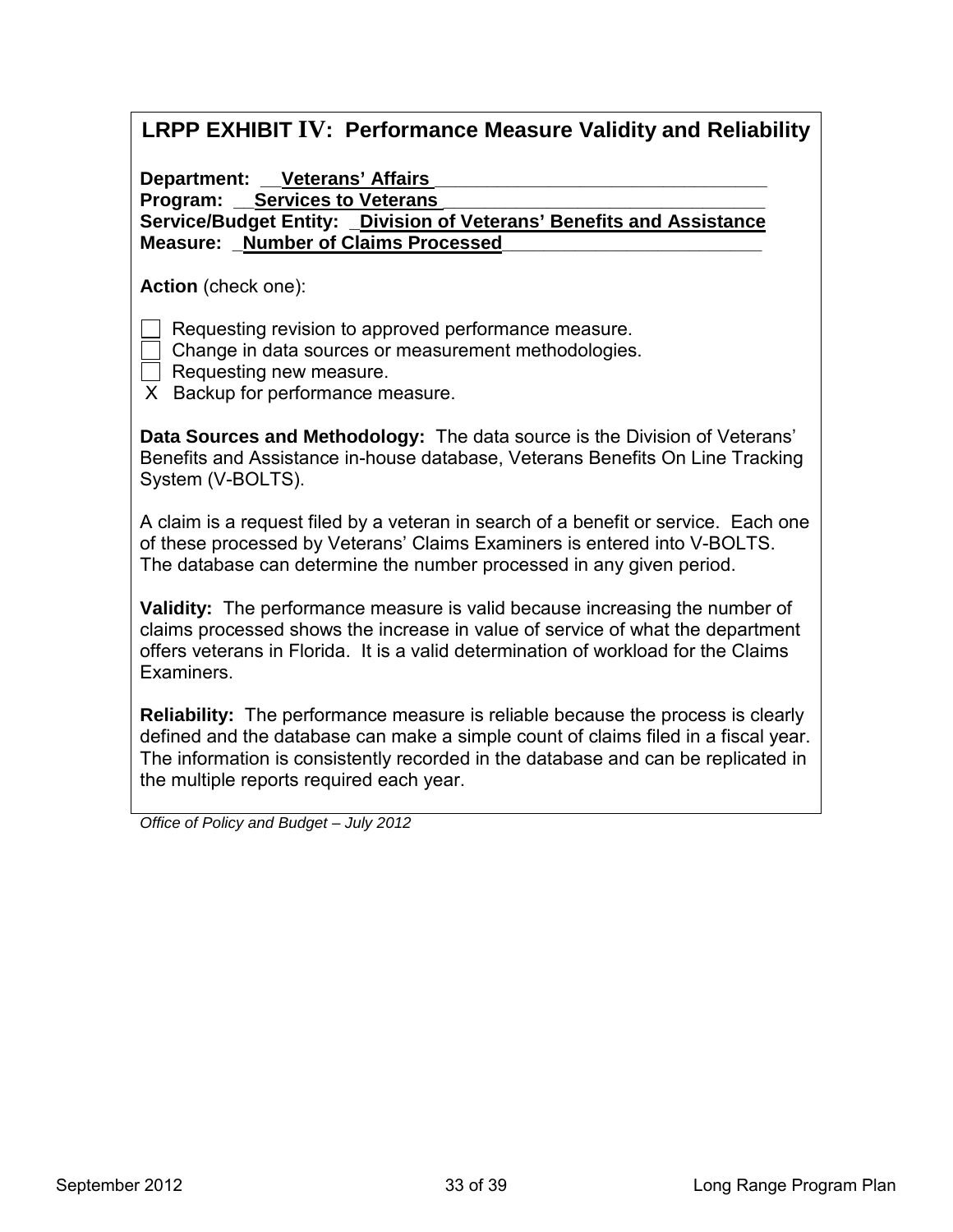| LRPP EXHIBIT IV: Performance Measure Validity and Reliability                                                                                                                                                                                                                                                                                                                                                                                                                                                                                                                                                                                            |
|----------------------------------------------------------------------------------------------------------------------------------------------------------------------------------------------------------------------------------------------------------------------------------------------------------------------------------------------------------------------------------------------------------------------------------------------------------------------------------------------------------------------------------------------------------------------------------------------------------------------------------------------------------|
| Department: Veterans' Affairs<br>Program: Services to Veterans<br>Service/Budget Entity: _Division of Veterans' Benefits and Assistance<br><b>Measure: Number of Services to Veterans</b>                                                                                                                                                                                                                                                                                                                                                                                                                                                                |
| <b>Action</b> (check one):                                                                                                                                                                                                                                                                                                                                                                                                                                                                                                                                                                                                                               |
| Requesting revision to approved performance measure.<br>Change in data sources or measurement methodologies.<br>Requesting new measure.<br>X Backup for performance measure.                                                                                                                                                                                                                                                                                                                                                                                                                                                                             |
| Data Sources and Methodology: The data source is the Division of Veterans'<br>Benefits and Assistance in-house database, Veterans Benefits On Line Tracking<br>System (V-BOLTS).                                                                                                                                                                                                                                                                                                                                                                                                                                                                         |
| The number of services to veterans is determined by tallying the total number of<br>all activity processes performed in support of the needs of veterans, their<br>dependents, and survivors. The services tallied are: correspondence<br>processed, telephone calls made/received, walk-in clients assisted, personnel<br>interviews held, bedside interviews, outreach visits conducted, medical records<br>reviews, claimed reviewed/forwarded to USDVA, dependent scholarship<br>applications processed, VA Regional Office/VAMC hearings scheduled/held,<br>Board of Veterans' Appeals cases processed, and disabled veteran ID cards<br>processed. |
| FDVA personnel providing the service enter the data into V-BOLTS. The<br>database can generate reports on the number of services during any given<br>period.                                                                                                                                                                                                                                                                                                                                                                                                                                                                                             |
| Validity: The performance measure is valid because the process and services<br>are clearly defined and the database can track services for the fiscal year. It is a<br>valid determination of workload for the Claims Examiners, and an indicator of the<br>success of department outreach efforts.                                                                                                                                                                                                                                                                                                                                                      |
| Reliability: The performance measure is reliable because the information is<br>consistently recorded in the database and can be replicated in the multiple<br>reports required each year.                                                                                                                                                                                                                                                                                                                                                                                                                                                                |
| Office of Policy and Budget - July 2012                                                                                                                                                                                                                                                                                                                                                                                                                                                                                                                                                                                                                  |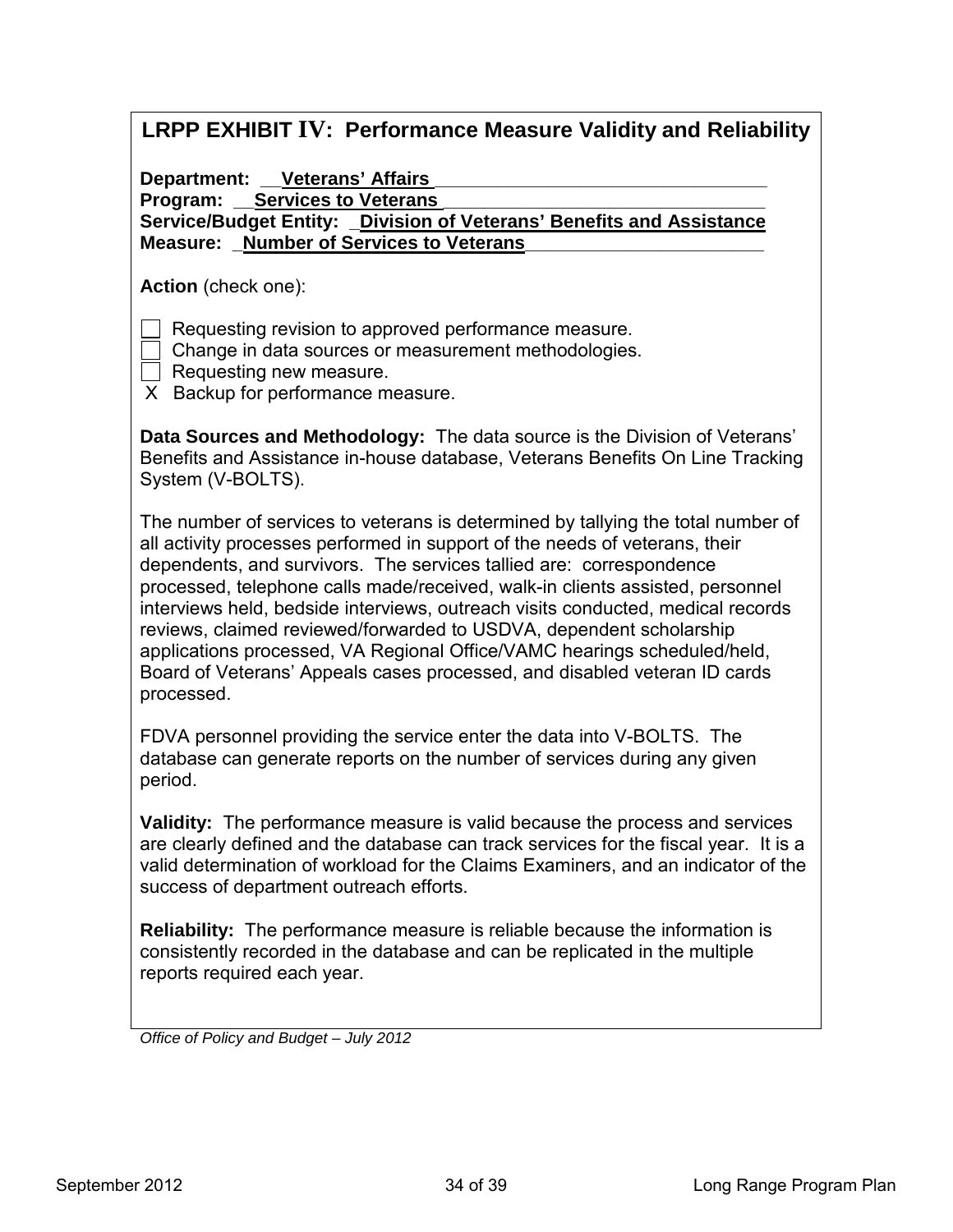# Associated Activities Contributing to Performance Measures LRPP Exhibit V



FLORIDA DEPARTMENT OF VETERANS' AFFAIRS

Honoring those who served U.S.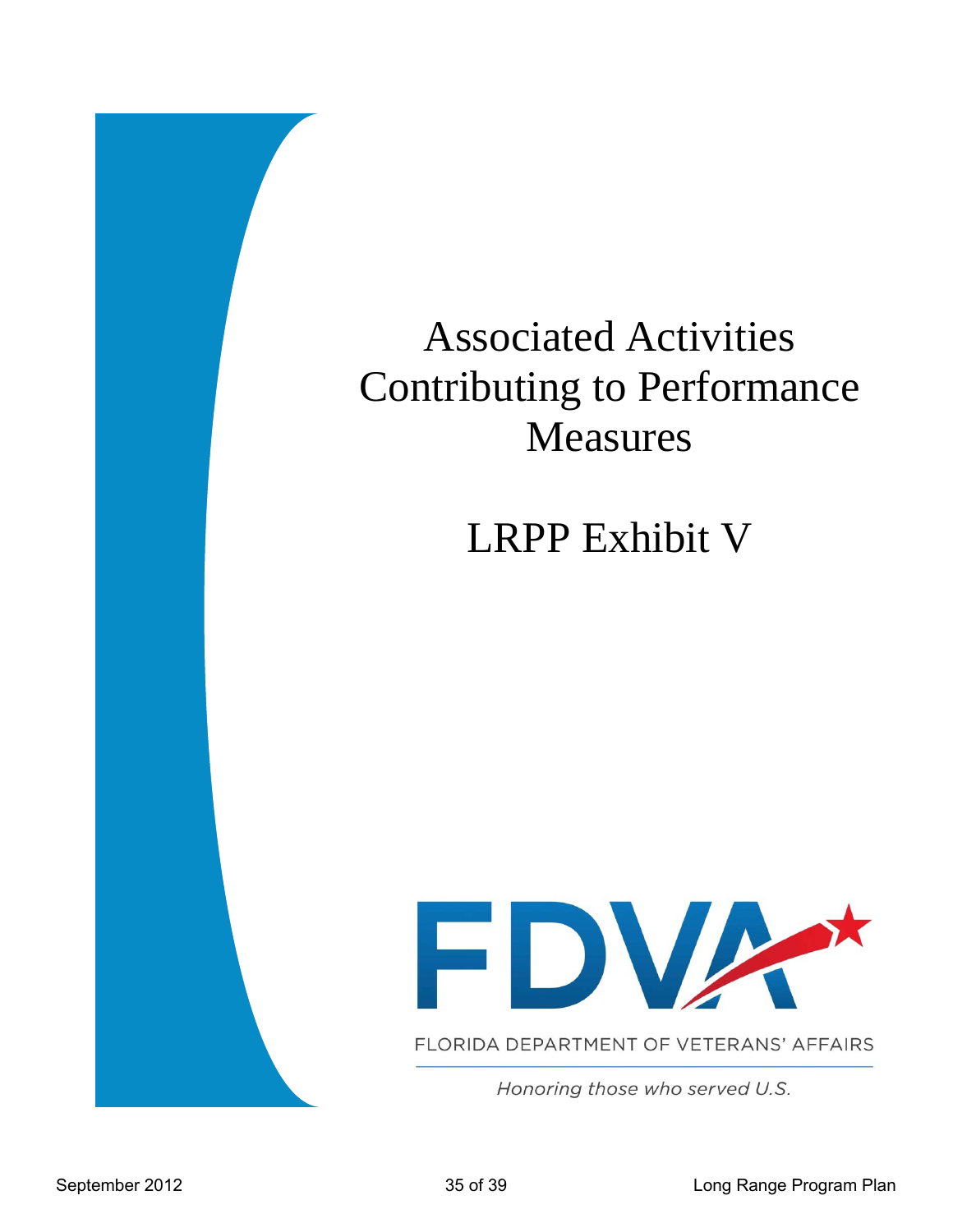| LRPP Exhibit V: Identification of Associated Activity Contributing to Performance Measures |                                                                                                                                                                                |  |                                                                                                                                                                                                                                                                                                                                                                                                                                                |  |  |  |
|--------------------------------------------------------------------------------------------|--------------------------------------------------------------------------------------------------------------------------------------------------------------------------------|--|------------------------------------------------------------------------------------------------------------------------------------------------------------------------------------------------------------------------------------------------------------------------------------------------------------------------------------------------------------------------------------------------------------------------------------------------|--|--|--|
| Measure<br>Number                                                                          | <b>Approved Performance Measures for</b><br>FY 2012-13<br>(Words)                                                                                                              |  | <b>Associated Activities Title</b>                                                                                                                                                                                                                                                                                                                                                                                                             |  |  |  |
| $\mathbf{1}$                                                                               | Increase value of cost avoidance due to retroactive compensation.<br>Measure: \$80,090,664. Outcome: \$216,741,916                                                             |  |                                                                                                                                                                                                                                                                                                                                                                                                                                                |  |  |  |
| $\overline{2}$                                                                             | Increase value of cost avoidance due to issue resolution.<br>Measure: \$19,245,320. Outcome: \$57,804,381                                                                      |  |                                                                                                                                                                                                                                                                                                                                                                                                                                                |  |  |  |
| 3                                                                                          | The number of veterans served.<br>Measure: 86,279. Output: 100,712.                                                                                                            |  |                                                                                                                                                                                                                                                                                                                                                                                                                                                |  |  |  |
| 4                                                                                          | The number of services to veterans.<br>Measure: 429,692. Output: 578,337                                                                                                       |  |                                                                                                                                                                                                                                                                                                                                                                                                                                                |  |  |  |
| 5                                                                                          | The number of claims processed.<br>Measure: 19,750. Output: 28,360.                                                                                                            |  | Veterans' Education Quality Assurance: Programs Certified: 8,923                                                                                                                                                                                                                                                                                                                                                                               |  |  |  |
| 6                                                                                          | Occupancy rate for state veterans' homes in operation 2 years or<br>longer. Measure: 90%. Outcome: 96%.<br>260,954 total days of resident care provided = 95.5% avg. occupancy |  | State Veterans' Domiciliary Home-Lake City/Columbia Co: 46,070 = 84.7%<br>State Veterans' Nursing Home-Daytona Beach/Volusia Co: 41,187 = 94.0%<br>State Veterans Nursing Home-Land o' Lakes/Pasco Co: 43,746 = 99.9%<br>State Veterans Nursing Home-Pembroke Pines/Broward Co: 42,708 =<br>97.5%<br>State Veterans Nursing Home-Panama City/Bay Co: 43,748 = 99.9%<br>State Veterans Nursing Home-Port Charlotte/Charlotte Co: 43,495 = 99.3% |  |  |  |
| $\overline{7}$                                                                             | Percent of state veterans' homes in compliance with quality of care<br>health care regulations. Measure: 100%. Outcome: 100%                                                   |  |                                                                                                                                                                                                                                                                                                                                                                                                                                                |  |  |  |
| 8                                                                                          | Number of state veterans' homes beds available.<br>Measure: 870. Output: 869.                                                                                                  |  |                                                                                                                                                                                                                                                                                                                                                                                                                                                |  |  |  |
| 9                                                                                          | Administration costs as a percent of total agency costs.<br>Measure: 6.8% Outcome: 4.0%                                                                                        |  |                                                                                                                                                                                                                                                                                                                                                                                                                                                |  |  |  |
| 10                                                                                         | Administrative positions as a percent of total agency positions.<br>Measure: 4.4%. Outcome: 2.5%                                                                               |  |                                                                                                                                                                                                                                                                                                                                                                                                                                                |  |  |  |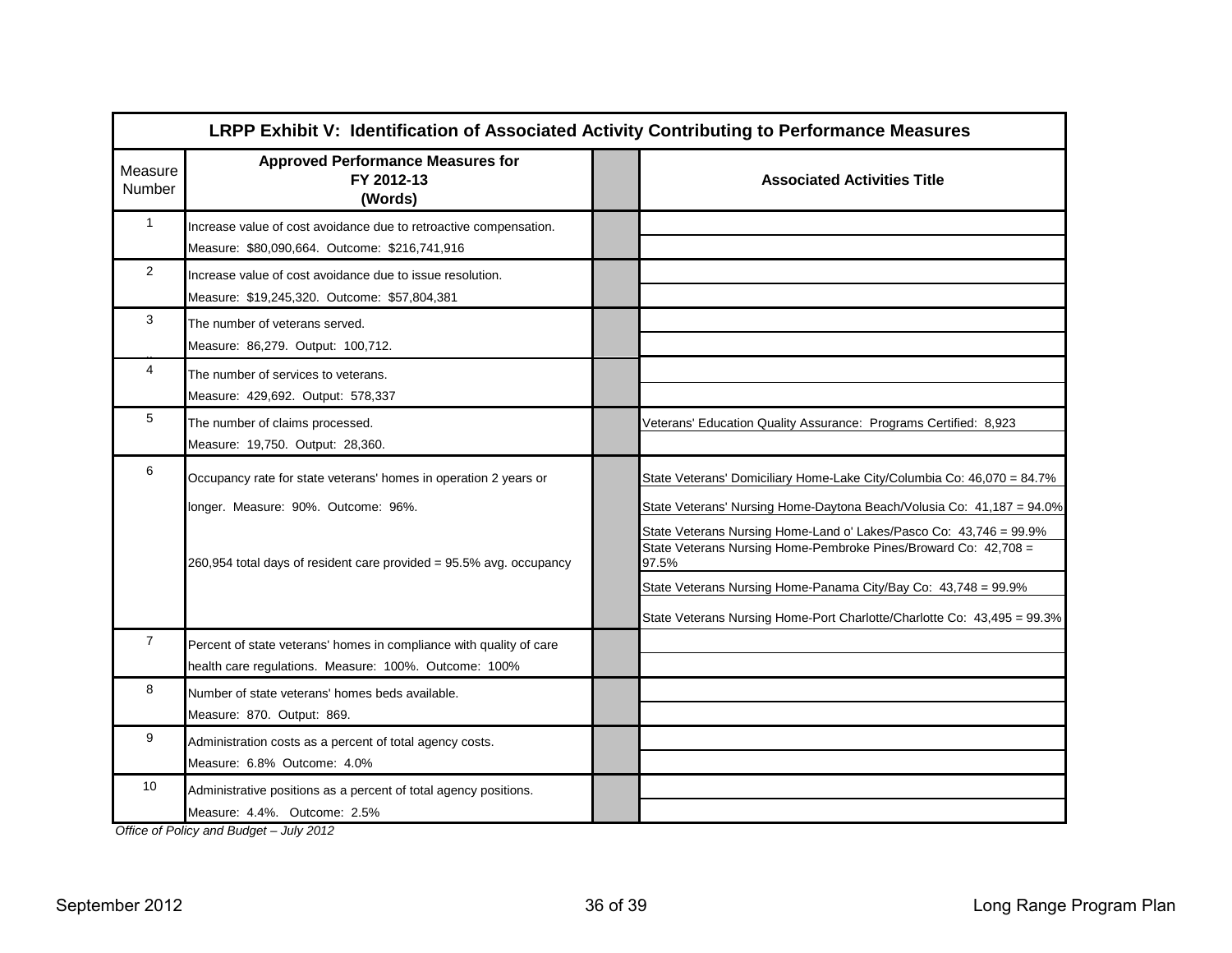| <b>DEPARTMENT OF VETERANS' AFFAIRS</b>                                                                                         | FISCAL YEAR 2011-12       |                         |                                           |                   |
|--------------------------------------------------------------------------------------------------------------------------------|---------------------------|-------------------------|-------------------------------------------|-------------------|
| <b>SECTION I: BUDGET</b>                                                                                                       |                           | <b>OPERATING</b>        |                                           |                   |
| TOTAL ALL FUNDS GENERAL APPROPRIATIONS ACT                                                                                     |                           |                         | 81,986,323                                | 6,630,500         |
| ADJUSTMENTS TO GENERAL APPROPRIATIONS ACT (Supplementals, Vetoes, Budget Amendments, etc.)                                     |                           |                         | (1,903,879)                               | $-5,195,500$      |
| FINAL BUDGET FOR AGENCY                                                                                                        |                           |                         | 80,082,444                                | 1,435,000         |
| <b>SECTION II: ACTIVITIES * MEASURES</b>                                                                                       | Number of<br><b>Units</b> | (1)<br><b>Unit Cost</b> | (2)<br><b>Expenditures</b><br>(Allocated) | (3)<br><b>FCO</b> |
| Executive Direction, Administrative Support and Information Technology (2)                                                     |                           |                         |                                           |                   |
| Bennett State Veterans' Nursing Home - Daytona Beach/Volusia Co. * DAYS OF RESIDENT CARE PROVIDED.                             | 41,187                    | 270.93                  | 11,158,809                                | 990,080           |
| Lopez State Veterans' Nursing Home - Land O' Lakes/Pasco Co. * DAYS OF RESIDENT CARE PROVIDED.                                 | 43,746                    | 266.05                  | 11,638,750                                | 990,084           |
| Jenkins State Veterans' Domiciliary Home - Lake City/Columbia Co. * DAYS OF RESIDENT CARE PROVIDED.                            | 46,070                    | 124.40                  | 5,731,165                                 | 990,084           |
| Nininger State Veterans' Nursing Home - Pembroke Pines/Broward Co. * DAYS OF RESIDENT CARE PROVIDED.                           | 42,708                    | 272.81                  | 11,651,349                                | 990,084           |
| Veterans' Claims Service * Number of Veterans Served                                                                           | 100,712                   | 11.01                   | 1,108,583                                 |                   |
| Veterans' Field Service * Number of services to veterans'                                                                      | 578,337<br>8,923          | 4.71<br>63.16           | 2,724,718                                 |                   |
| Veterans' Education Quality Assurance * Programs Certified<br>Director - Health Care * Number of Veterans Homes beds available | 869                       | 398.51                  | 563,533<br>346,303                        |                   |
| Sims State Veterans' Nursing Home - Panama City/Bay Co. * DAYS OF RESIDENT CARE PROVIDED.                                      | 43,748                    | 263.45                  | 11,525,364                                | 990,084           |
| Jacobson State Veterans' Nursing Home - Port Charlotte/Charlotte Co. * DAYS OF RESIDENT CARE PROVIDED.                         | 43,495                    | 278.22                  | 12,101,152                                | 990,084           |
| Director - Veterans' Benefits And Assistance * Number of claims processed.                                                     | 28,360                    | 11.69                   | 331,568                                   |                   |
| Lassen State Veterans' Nursing Home - Saint Augustine/St. Johns Co. * DAYS OF RESIDENT CARE PROVIDED                           | 36,250                    | 165.16                  | 5.986.907                                 | 690,000           |
|                                                                                                                                |                           |                         |                                           |                   |
|                                                                                                                                |                           |                         |                                           |                   |
|                                                                                                                                |                           |                         |                                           |                   |
|                                                                                                                                |                           |                         |                                           |                   |
|                                                                                                                                |                           |                         |                                           |                   |
|                                                                                                                                |                           |                         |                                           |                   |
|                                                                                                                                |                           |                         |                                           |                   |
|                                                                                                                                |                           |                         |                                           |                   |
|                                                                                                                                |                           |                         |                                           |                   |
|                                                                                                                                |                           |                         |                                           |                   |
|                                                                                                                                |                           |                         |                                           |                   |
|                                                                                                                                |                           |                         |                                           |                   |
|                                                                                                                                |                           |                         |                                           |                   |
|                                                                                                                                |                           |                         |                                           |                   |
|                                                                                                                                |                           |                         |                                           |                   |
|                                                                                                                                |                           |                         |                                           |                   |
|                                                                                                                                |                           |                         |                                           |                   |
|                                                                                                                                |                           |                         |                                           |                   |
|                                                                                                                                |                           |                         |                                           |                   |
| <b>TOTAL</b>                                                                                                                   |                           |                         | 74,868,201                                | 6,630,500         |
| <b>SECTION III: RECONCILIATION TO BUDGET</b>                                                                                   |                           |                         |                                           |                   |
| <b>PASS THROUGHS</b>                                                                                                           |                           |                         |                                           |                   |
| <b>TRANSFER - STATE AGENCIES</b>                                                                                               |                           |                         |                                           |                   |
| AID TO LOCAL GOVERNMENTS                                                                                                       |                           |                         |                                           |                   |
| PAYMENT OF PENSIONS, BENEFITS AND CLAIMS                                                                                       |                           |                         |                                           |                   |
| <b>OTHER</b>                                                                                                                   |                           |                         |                                           |                   |
| <b>REVERSIONS</b>                                                                                                              |                           |                         | 10,821,543                                |                   |
| TOTAL BUDGET FOR AGENCY (Total Activities + Pass Throughs + Reversions) - Should equal Section I above. (4)                    |                           |                         | 85,689,744                                | 6,630,500         |
| COHEDIJI E VIJEVHIRIT VI: ACENOV I EVEL IJNIJT ODST SLIMMADV                                                                   |                           |                         |                                           |                   |

#### **SCHEDULE XI/EXHIBIT VI: AGENCY-LEVEL UNIT COST SUMMARY**

*(1) Some activity unit costs may be overstated due to the allocation of double budgeted items.* 

(2) Expenditures associated with Executive Direction, Administrative Support and Information Technology have been allocated based on FTE. Other allocation methodologies could result in significantly different unit costs p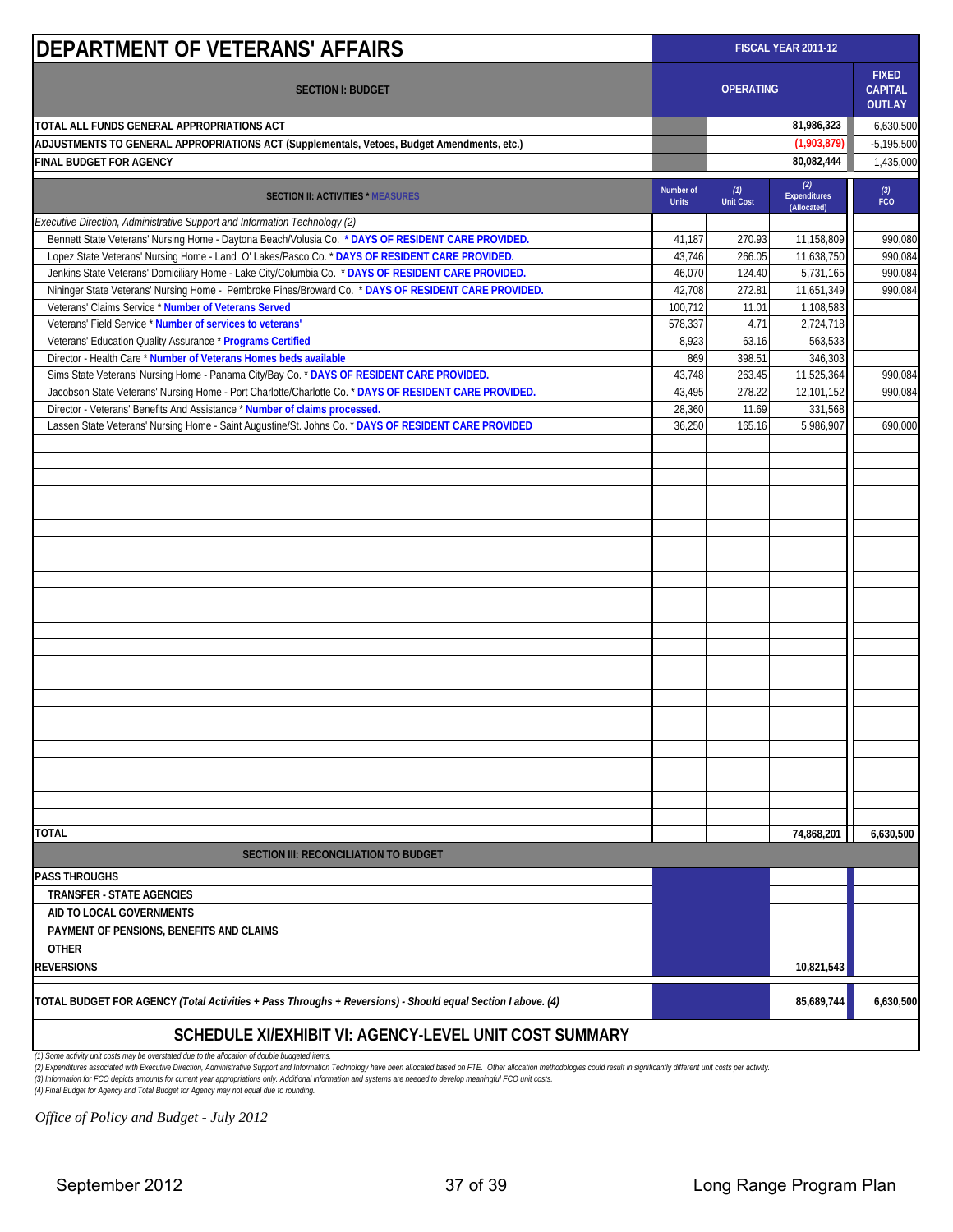NUCSSP03 LAS/PBS SYSTEM SP 09/04/2012 13:35 BUDGET PERIOD: 2003-2014 SCHED XI: AGENCY-LEVEL UNIT COST SUMMARY STATE OF FLORIDA AUDIT REPORT VETERANS' AFFAIRS, DEPT OF --------------------------------------------------------------------------------------------------------- ACTIVITY ISSUE CODES SELECTED: TRANSFER-STATE AGENCIES ACTIVITY ISSUE CODES SELECTED:  $1 - 8:$  AID TO LOCAL GOVERNMENTS ACTIVITY ISSUE CODES SELECTED: 1-8: --------------------------------------------------------------------------------------------------------- THE FOLLOWING STATEWIDE ACTIVITIES (ACT0010 THROUGH ACT0490) HAVE AN OUTPUT STANDARD (RECORD TYPE 5) AND SHOULD NOT: \*\*\* NO ACTIVITIES FOUND \*\*\* --------------------------------------------------------------------------------------------------------- THE FCO ACTIVITY (ACT0210) CONTAINS EXPENDITURES IN AN OPERATING CATEGORY AND SHOULD NOT: (NOTE: THIS ACTIVITY IS ROLLED INTO EXECUTIVE DIRECTION, ADMINISTRATIVE SUPPORT AND INFORMATION TECHNOLOGY) \*\*\* NO OPERATING CATEGORIES FOUND \*\*\* --------------------------------------------------------------------------------------------------------- THE FOLLOWING ACTIVITIES DO NOT HAVE AN OUTPUT STANDARD (RECORD TYPE 5) AND ARE REPORTED AS 'OTHER' IN SECTION III: (NOTE: 'OTHER' ACTIVITIES ARE NOT 'TRANSFER-STATE AGENCY' ACTIVITIES OR 'AID TO LOCAL GOVERNMENTS' ACTIVITIES. ALL ACTIVITIES WITH AN OUTPUT STANDARD (RECORD TYPE 5) SHOULD BE REPORTED IN SECTION II.) \*\*\* NO ACTIVITIES FOUND \*\*\* --------------------------------------------------------------------------------------------------------- TOTALS FROM SECTION I AND SECTIONS II + III: DEPARTMENT: 50 EXPENDITURES FCO FINAL BUDGET FOR AGENCY (SECTION I): 80,082,444 1,435,000 TOTAL BUDGET FOR AGENCY (SECTION III): 85,689,744 6,630,500 --------------- --------------- DIFFERENCE: 5,607,300- 5,195,500- (MAY NOT EQUAL DUE TO ROUNDING) =============== ===============